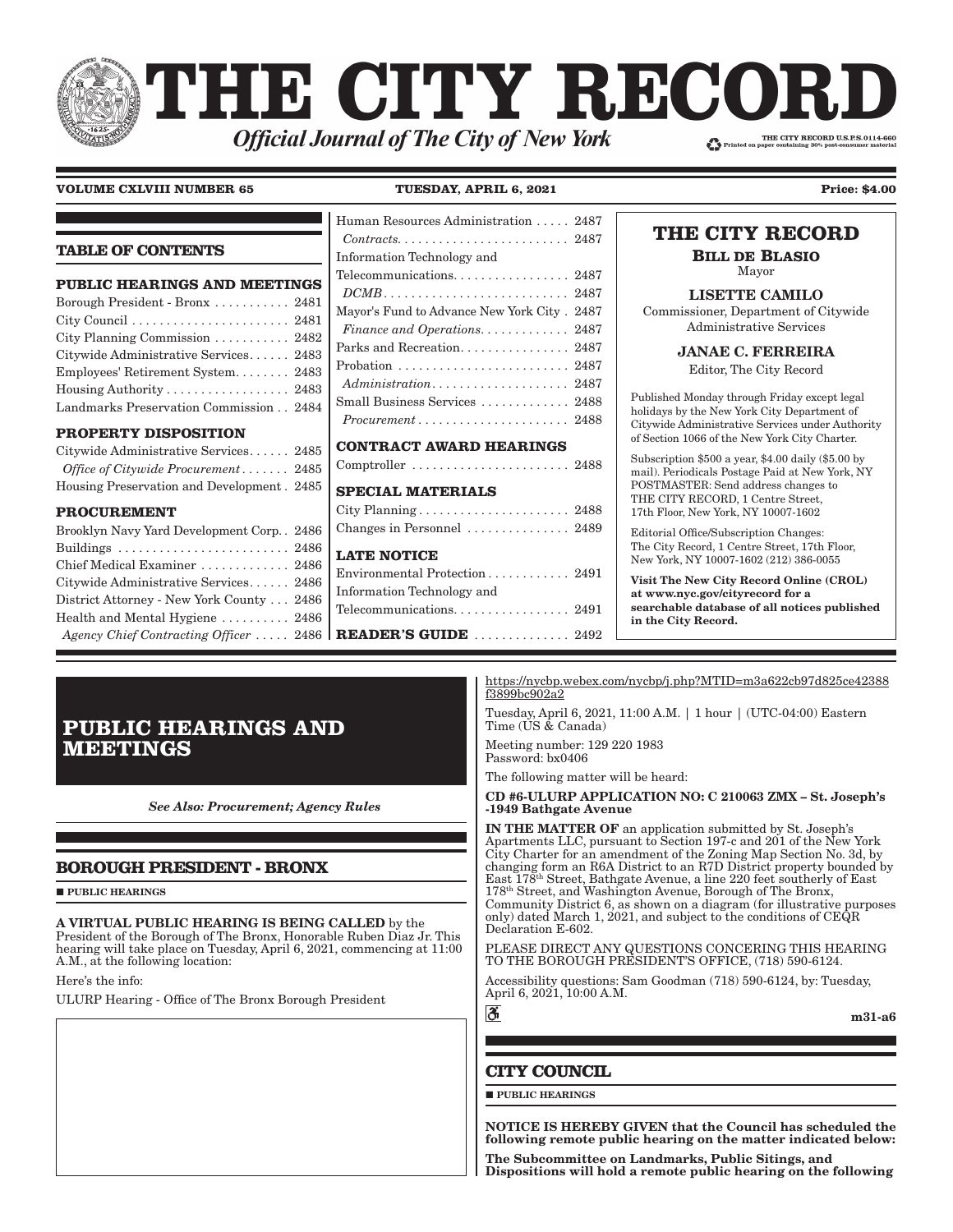<span id="page-1-0"></span>matters, commencing at 2:00 P.M., on April 6, 2021, at [https://](https://council.nyc.gov/livestream/) [council.nyc.gov/livestream/.](https://council.nyc.gov/livestream/) Please visit [https://council.nyc.gov/](https://council.nyc.gov/testify/) [testify/](https://council.nyc.gov/testify/) in advance for information about how to testify and how to submit written testimony.

#### NEW PENN DEVELOPMENT I BROOKLYN CB - 5 C 210109 HAK

Application submitted by the Department of Housing Preservation and Development (HPD), pursuant to Article 16 of the General Municipal Law of New York State and 197c of the New York City Charter for the designation of an Urban Development Action Area and an Urban Development Action Area Project for such area, and the disposition of such property to a developer to be selected by HPD, for property located at 306 Pennsylvania Avenue (Block 3754, Lot 31), 392 Wyona Street (Block 3774, Lot 138), and 426 Wyona Street – 467 Vermont Street (Block 3791, Lot 25), Borough of Brooklyn, Community District 5, Council District 42.

## NEW PENN DEVELOPMENT II - UDAAP<br>N CBs - 5 and 16 20215019 HAK BROOKLYN CBs - 5 and 16

Application submitted by the New York City Department of Housing Preservation and Development, pursuant to Article 16 of the General Municipal Law for approval of an urban development action area project, and waiver of the area designation requirements and Sections 197-c and 197-d of the New York City Charter for property, located at 791 Saratoga Avenue (Block 3583, Lot 27), 792 Rockaway Avenue (Block 3602, Lot 44), 429 Newport Street (Block 3833, Lot 47), 303 Hinsdale Street (Block 3767, Lot 5), 461 New Jersey Avenue (Block 3773, Lot 56), 432 Wyona Street (Block 3791, Lot 28), and 510 Vermont Street (Block 3790, Lot 49), Borough of Brooklyn, Community Districts 5 and 16, Council District 42.

For questions about accessibility and requests for additional accommodations, please contact [swerts@council.nyc.gov,](mailto:swerts@council.nyc.gov) or [nbenjamin@council.nyc.gov](mailto:nbenjamin@council.nyc.gov), or (212) 788-6936, at least three (3) business days before the hearing.

Accessibility questions: Kaitlin Greer, kgreer@council.nyc.gov, by: Thursday, April 1, 2021, 3:00 P.M.

**DI** ⑦ cc

m31-a6

# **CITY PLANNING COMMISSION**

**PUBLIC HEARINGS** 

In support of the City's efforts to contain the spread of COVID-19, the City Planning Commission will hold a remote public hearing, via the teleconferencing application Zoom, at 10:00 A.M. Eastern Daylight Time, on Wednesday, April 7, 2021, regarding the calendar items listed below.

The meeting will be live streamed through Department of City Planning's (DCP's), website and accessible from the following webpage, which contains specific instructions on how to observe and participate, as well as materials relating to the meeting: https://www1.nyc.gov/site/ nycengage/events/city-planning-commission-public-meeting/287213/1

Members of the public should observe the meeting through DCP's website.

Testimony can be provided verbally by joining the meeting using either Zoom or by calling the following number and entering the information listed below:

877 853 5247 US Toll-free 888 788 0099 US Toll-free 253 215 8782 US Toll Number

 213 338 8477 US Toll Number Meeting ID: 618 237 7396 [Press # to skip the Participation ID] Password: 1

To provide verbal testimony via Zoom please follow the instructions available through the above webpage.

Written comments will also be accepted until 11:59 PM, one week before the date of vote. Please use the CPC Comments form that is accessible through the above webpage.

Please inform the Department of City Planning if you need a reasonable accommodation, such as a sign language interpreter, in order to participate in the meeting. The submission of testimony, verbal or written, in a language other than English, will be accepted, and real time interpretation services will be provided based on available resources. Requests for a reasonable accommodation or foreign language assistance during the meeting should be emailed to *[AccessibilityInfo@planning.nyc.gov]* or made by calling *[212-720-3508].* Requests must be submitted at least five business days before the meeting.

#### BOROUGH OF THE BRONX Nos. 1 & 2 *MELROSE OPEN DOOR CD 1* No. 1

## $CD 1$  C  $210154$  HAX

IN THE MATTER OF an application submitted by the Department of Housing Preservation and Development (HPD)

- pursuant to Article 16 of the General Municipal Law of New York State for:
	- a. the designation of property located at 672 St. Ann's Avenue and 675 Eagle Avenue (Block 2617, Lots 20 and 70), 667 Cauldwell Avenue (Block 2624, Lot 73) and 840-842 Tinton Avenue (Block 2667, Lots 1 and 2) as an Urban Development Action Area; and
	- b. Urban Development Action Area Project for such area; and
- 2. pursuant to Section 197-c of the New York City Charter for the disposition of such property to a developer to be selected by HPD;

to facilitate the development of four buildings containing approximately 28 affordable housing units.

#### No. 2

 $CD$  1 C 210155 HUX

IN THE MATTER OF an application submitted by the Department of Housing Preservation and Development (HPD), pursuant to Section 505 of Article 15 of the General Municipal (Urban Renewal) Law of New York State and Section 197-c of the New York City Charter, for the first amendment to the Mott Haven North Urban Renewal Plan.

## No. 3

# *MELROSE OPEN DOOR CD 3*

 $CD$  3  $C$  210156 HAX IN THE MATTER OF an application submitted by the Department of Housing Preservation and Development (HPD)

- 1. pursuant to Article 16 of the General Municipal Law of New York State for:
	- a. the designation of property, located at 881 Brook Avenue (Block 2365, Lot 23), 901 Eagle Avenue (Block 2620, Lot 46), 959 Home Street (Block 2979, Lot 1) 1298 Hoe Avenue (Block 2987, Lot 14) and 1013 Home Street (Block 2993, Lot 33) as an Urban Development Action Area; and
	- b. Urban Development Action Area Project for such area; and
- 2. pursuant to Section 197-c of the New York City Charter for the disposition of such property to a developer to be selected by HPD;

to facilitate the development of five buildings containing approximately 36 affordable housing units.

#### No. 4

## *CRAB SHANTY RESTAURANT - 361 CITY ISLAND AVENUE REZONING*

 $CD 10$   $C 210149 ZMX$ IN THE MATTER OF an application submitted by SHAR-JO Rest. Inc. d/b/a/ Crab Shanty, pursuant to Sections 197-c and 201 of the New York City Charter for an amendment of the Zoning Map, Section No. 4d, by establishing within an existing R3A District a C1-2 District bounded by a line 100 feet northerly of Tier Street, City Island Avenue, Tier Street and a line 120 feet westerly of City Island Avenue, as shown on a diagram (for illustrative purposes only) dated December 14, 2020, and subject to the conditions of CEQR Declaration E-594.

# BOROUGH OF BROOKLYN

# No. 5

## *WEST 16TH STREET SPECIAL PERMIT*

 $CD$  13 C 200298 ZSK IN THE MATTER OF an application submitted by Bedford Carp Realty III, LLC pursuant to Sections 197-c and 201 of the New York City Charter for the grant of a special permit, pursuant to Section 106-32(a) of the Zoning Resolution to allow a commercial use (Use Group 16 use) not permitted by the provisions of Section 106-31 (Special Provisions for As-of-Right New Buildings for Use Group M or Commercial Use) to facilitate the development of a 2-story commercial warehouse building, on property, located 2706 West 16<sup>th</sup> Street (Block 6995, Lot 74), in an M1-2 District, within the Special Coney Island Mixed Use District.

Plans for this proposal are on file with the City Planning Commission and may be seen at 120 Broadway, 31st Floor, New York, N.Y. 10271-10001.

#### No. 6

# *BED-STUY CENTRAL AND NORTH NIHOP CLUSTER*

 $CD$  3 C 210173 HAK IN THE MATTER OF an application submitted by the Department of Housing Preservation and Development (HPD):

pursuant to Article 16 of the General Municipal Law of New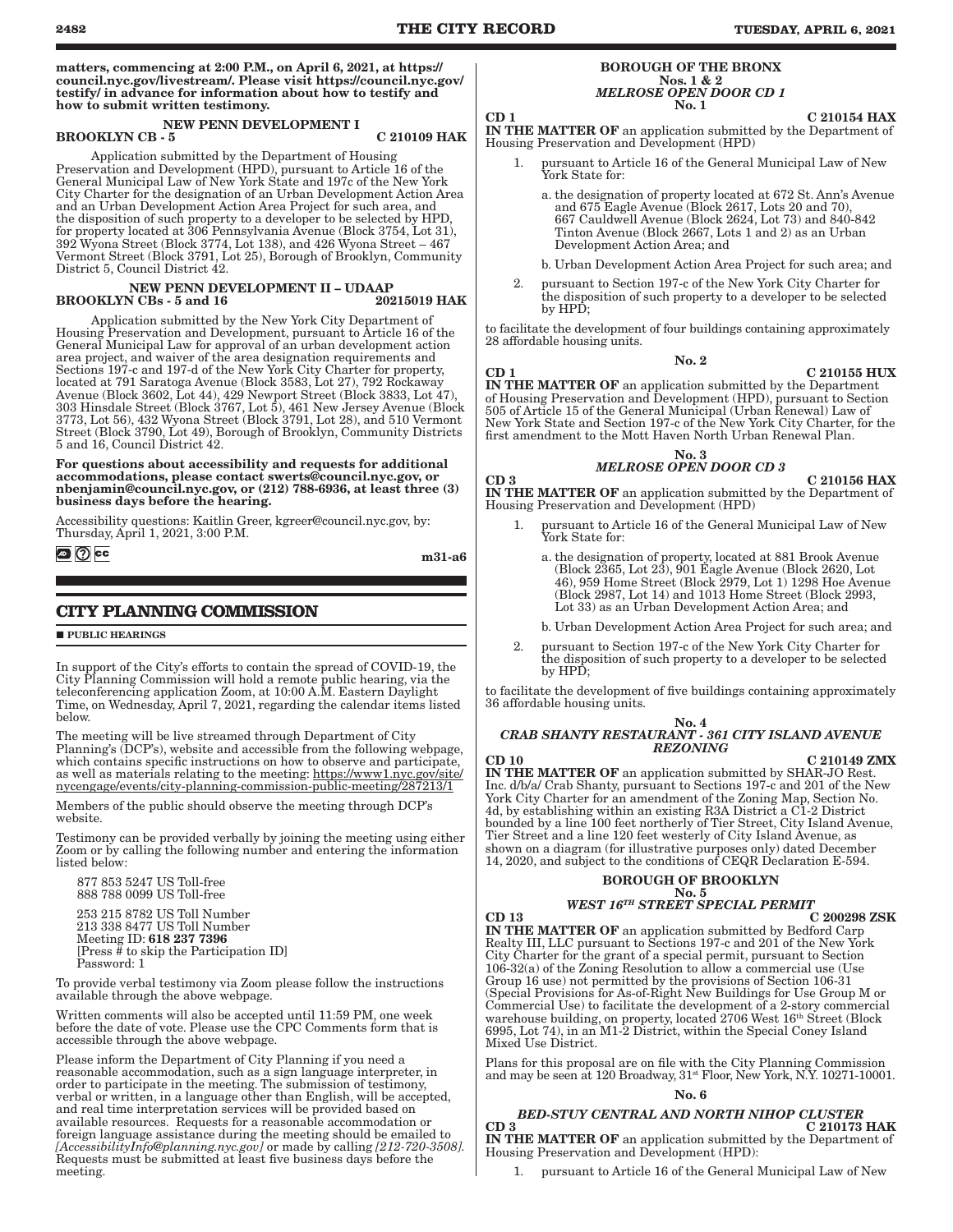<span id="page-2-0"></span>York State for:

a. the designation of property, located at 187 and 187R Chauncey Street (Block 1687, Lots 76 and 176), 772 Myrtle Avenue (Block 1754, Lot 16), 890 Myrtle Avenue (Block 1755, Lot 40), 119-125 Vernon Avenue (Block 1755, Lots 54, 55, 56, and 57) as an Urban Development Action Area; and

b. an Urban Development Action Area Project for such area; and

2. pursuant to Section 197-c of the New York City Charter for the disposition of such property to a developer to be selected by HPD;

to facilitate the development of four buildings containing approximately 45 affordable housing units and commercial space.

YVETTE V. GRUEL, Calendar Officer City Planning Commission 120 Broadway, 31st Floor, New York, NY 10271 Telephone (212) 720-3370

m24-a7

## **CITYWIDE ADMINISTRATIVE SERVICES**

**PUBLIC HEARINGS** 

#### DIVISION OF CITYWIDE PERSONNEL SERVICES PROPOSED AMENDMENT TO CLASSIFICATION

PUBLIC NOTICE IS HEREBY GIVEN of a virtual public hearing to amend the Classification of the Classified Service of the City of New York.

A virtual public hearing will be held by the Commissioner of Citywide Administrative Services in accordance with Rule 2.6 of the Personnel Rules and Regulations of the City of New York via Webex Event Center on April 14, 2021, at 10:00 A.M.

Webex Details:

Video Address: [https://nycadminservices.webex.com/](https://nycadminservices.webex.com/nycadminservices/onstage/g.php?MTID=e744e33b673d6dfd4cfb011c38838f629) [nycadminservices/onstage/g.php?MTID=e744e33b673d6dfd4cfb011c38](https://nycadminservices.webex.com/nycadminservices/onstage/g.php?MTID=e744e33b673d6dfd4cfb011c38838f629) [838f629](https://nycadminservices.webex.com/nycadminservices/onstage/g.php?MTID=e744e33b673d6dfd4cfb011c38838f629)

Phone number: 1-650-479-3208 (US/Canada) Access/Event Code: 185 316 2614 Event password: weR33jH6dpu

For more information go to the DCAS website at: <https://www1.nyc.gov/site/dcas/about/public-hearings.page>

RESOLVED, that the Classification of the Classified Service of the City of New York is hereby amended under the heading OFFICE OF ADMINISTRATIVE TRIALS AND HEARINGS [820] as follows:

I. By establishing the following title and positions in the Non-Competitive class, subject to Rule XI, Part I as indicated:

#### Salary Range Effective 10/24/19

|              | Number of            |                                               |          |           |           |
|--------------|----------------------|-----------------------------------------------|----------|-----------|-----------|
| Title Code   | Positions            | Class of                                      | New Hire | Incumbent |           |
| Number       | Authorized Positions |                                               | Minimum# | Minimum   | Maximum   |
| <b>XXXXX</b> | 4                    | Confidential<br>Strategy<br>Planner<br>(OATH) | \$54,990 | \$59,301  | \$100.812 |

Part I positions are designated as confidential or policy influencing under Rule 3.2.3 (b) of the Personnel Rules and Regulations of the City of New York and therefore are not covered by Section 75 of the Civil Service Law.

# Employees hired on or after 10/24/2019 shall be paid the hiring rate effective 10/24/2019. Upon completion of two (2) years of active or qualified inactive service, such employee shall be paid the indicated "minimum" for the applicable title that is in effect on the two year anniversary of their original appointment. In no case shall an employee receive less than the stated hiring rate.

If you need to request a reasonable accommodation to attend or have questions about accessibility, please contact DCAS Accessibility at (212) 386-0256, or [accessibility@dcas.](mailto:accessibility@dcas.nyc.gov) [nyc.gov.](mailto:accessibility@dcas.nyc.gov)

Accessibility questions: DCAS Accessibility (212) 386-0256, or accessibility@dcas.nyc.gov, by: Thursday, April 8, 2021, 5:00 P.M. Large<br>Print

# **EMPLOYEES' RETIREMENT SYSTEM**

**MEETING** 

Please be advised, that the next Regular Meeting of the Board of Trustees of the New York City Employees' Retirement System, is Thursday, April 8, 2021, at 9:30 A.M.

Due to the Covid-19 pandemic, and for everyone's safety, the NYCERS Regular Board of Trustees no longer meet in person, and instead the meeting is held over Zoom. However, you can still view the meeting online, at www.nycers.org/meeting-webcasts.

a1-7

# **HOUSING AUTHORITY**

## **MEETING**

Because of the ongoing COVID-19 health crisis and in relation to Governor Andrew Cuomo's Executive Orders, the Board Meeting of the New York City Housing Authority, scheduled for Wednesday, April 14, 2021, at 2:00 P.M., will be limited to viewing the live-stream or listening via phone instead of attendance in person.

For public access, the meeting will be streamed live on NYCHA's Website, http://nyc.gov/nycha, and http://on.nyc.gov/boardmeetings, or can be accessed by calling (646) 558-8656 using Webinar ID: 812 3853 9738 and Passcode: 2342067480.

For those wishing to provide public comment, pre-registration is required via email to corporate.secretary@nycha.nyc.gov, or by contacting (212) 306-6088, no later than 5:00 P.M., on the day prior to the Board Meeting. When pre-registering, please provide your name, development or organization name, contact information and item you wish to comment on. You will then be contacted with instructions for providing comment. Comments are limited to the items on the Calendar.

Speaking time will be limited to three minutes. Speakers will provide comment in the order in which the requests to comment are received. The public comment period will conclude upon all speakers being heard or at the expiration of 30 minutes allotted for public comment, whichever occurs first.

Copies of the Calendar will be available on NYCHA's Website, no earlier than 24 hours before the upcoming Board Meeting. Copies of the Minutes will also be available on NYCHA's Website, no earlier than 3:00 P.M., on the Thursday following the Board Meeting.

Any changes to the schedule will be posted here and on NYCHA's Website, at http://www1.nyc.gov/site/nycha/about/board-calendar.page, to the extent practicable at a reasonable time before the meeting.

For additional information, please visit NYCHA's Website, or contact (212) 306-6088.

Accessibility questions: Office of the Corporate Secretary by phone (212) 306-6088 or corporate.secretary@nycha.nyc.gov, by: Wednesday, March 31, 2021, 5:00 P.M.

m25-a14

Because of the ongoing COVID-19 health crisis, and in relation to Governor Andrew Cuomo's Executive Orders, the Audit Committee Meeting of the New York City Housing Authority, scheduled for<br>**Thursday, April 22, 2021, at 10:00 A.M.**, will be limited to viewing the livestream or listening, via phone, instead of attendance in person.

For public access, the meeting will be streamed live on NYCHA's Website, at https://www1.nyc.gov/site/nycha/about/audit-committeemeetings.page, or can be accessed, by calling 1 (877) 853-5247, and using Webinar ID: 857 4972 2129.

For those wishing to provide public comment, pre-registration is required, via email, to audit@nycha.nyc.gov, or by contacting (212) 306-3441, no later than 2:00 P.M., on the day prior to the Audit Committee Meeting. When pre-registering, please provide your name, development or organization name, contact information, email address and item you wish to comment on. You will then be contacted with instructions for providing comment. Comments are limited to the items on the Agenda.

Speaking time will be limited to three minutes. Speakers will provide comment in the order in which the requests to comment are received. The public comment period will conclude upon all speakers being heard, or at the expiration of 30 minutes allotted for public comment, whichever occurs first.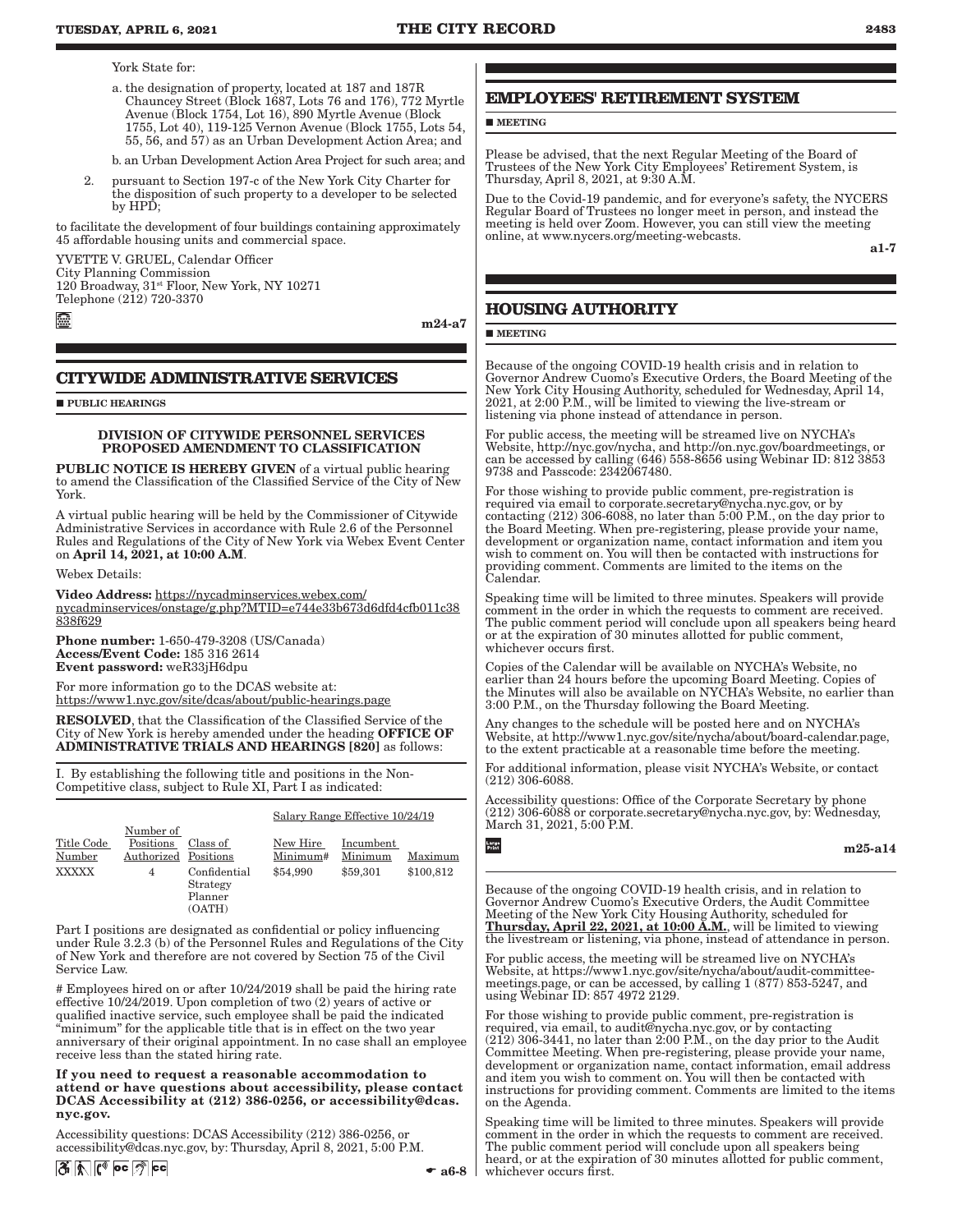<span id="page-3-0"></span>Copies of the Agenda will be available on NYCHA's Website, no earlier than 24 hours before the upcoming Audit Committee Meeting. Copies of the draft Minutes will also be available on NYCHA's Website, no earlier than 3:00 P.M., on Thursday, two weeks after the Audit Committee Meeting.

Any changes to the schedule will be posted here and on NYCHA's Website, at https://www1.nyc.gov/site/nycha/about/audit-committeemeetings.page, to the extent practicable, at a reasonable time before the meeting.

For additional information regarding the Audit Committee Meeting, please visit NYCHA's Website, contact by phone, at (212) 306-3441, or by email, at audit@nycha.nyc.gov.

Accessibility questions: Paula Mejia (212) 306-3441, by: Wednesday, April 7, 2021, 5:00 P.M.

**3** Large

a1-22

# **LANDMARKS PRESERVATION COMMISSION**

#### **PUBLIC HEARINGS**

NOTICE IS HEREBY GIVEN that, pursuant to the provisions of Title 25, Chapter 3 of the Administrative Code of the City of New York (Sections 25-303, 25-307, 25-308, 25-309, 25-313, 25-318, 25-320) on Tuesday, April 6, 2021, the Landmarks Preservation Commission (LPC or agency) will hold a public hearing by teleconference with respect to the properties list below, and then followed by a public meeting. The final order and estimated times for each application will be posted on the Landmarks Preservation Commission website, the Friday before the hearing. Please note that the order and estimated times are subject to change. The teleconference will be by the Zoom app and will be live streamed on the LPC's YouTube channel www.youtube.com/nyclpc. Members of the public should observe the meeting on the YouTube channel and may testify on particular matters by joining the meeting using either the Zoom app or by calling in from any phone. Specific instructions on how to observe and testify, including the meeting ID and password, and the call-in number, will be posted on the agency's website, under the "Hearings" tab, https://www1.nyc.gov/site/lpc/ hearings/hearings.page, on the Monday before the public hearing. Any person requiring language assistance services or other reasonable accommodation in order to participate in the hearing or attend the meeting, should contact the LPC by contacting Rich Stein, Community and Intergovernmental Affairs Coordinator, at richstein@lpc.nyc.gov or (646) 248-0220 at least five (5) business days before the hearing or meeting. Please note: Due to the City's response to COVID-19, this public hearing and meeting is subject to change and/or cancellation.

#### 11 Clifton Place - Clinton Hill Historic District LPC-21-04749 - Block 1947 - Lot 46 - Zoning: R6B CERTIFICATE OF APPROPRIATENESS

An Italianate style rowhouse, designed by King & Vanse and built in 1874. Application is to construct a rooftop addition, modify the areaway and paint the rear façade.

#### Fort Greene Park - Fort Greene Historic District LPC-21-06414 - Block 2088 - Lot 1 - Zoning: Park ADVISORY REPORT

A 19th-century park, built in 1840 and altered in 1866-1873 by Olmsted & Vaux and in 1906-1909 by McKim, Mead & White. Application is to install a boulder and replace a plaque.

#### 273 Madison Street - Bedford Historic District LPC-20-10673 - Block 1818 - Lot 54 - Zoning: R6B CERTIFICATE OF APPROPRIATENESS

An Italianate style row house, built c. 1874. Application is to construct a rear yard addition.

89 South Street (aka 175 John Street) - South Street Seaport Historic District LPC-21-04480 - Block 74 - Lot 1 - Zoning: C5-3 BINDING REPORT An empty lot. Application is to construct a new building.

250 Water Street - South Street Seaport Historic District LPC-21-03235 - Block 98 - Lot 1 - Zoning: C6-2A CERTIFICATE OF APPROPRIATENESS A parking lot. Application is to construct a new building.

465 West Broadway - SoHo-Cast Iron Historic District LPC-21-06448 - Block 515 - Lot 8 - Zoning: M1-5A CERTIFICATE OF APPROPRIATENESS

A Neo-Grec style store and storage building, designed by John H. Whitenach and built in 1889-90. Application is to establish a Master Plan, governing the future installation of painted wall signs.

#### 406 West 13th Street - Gansevoort Market Historic District LPC-21-06470 - Block 645 - Lot 38 - Zoning: M1-5 CERTIFICATE OF APPROPRIATENESS

A market building, designed by Abraham L. Seiden, built in 1950, and altered in 1988. Application is to replace the front façade, construct a rear addition and remove a portion of the floor.

#### 250 Fifth Avenue - Madison Square North Historic District LPC-20-08713 - Block 830 - Lot 37 - Zoning: C5-2, M1-6 CERTIFICATE OF APPROPRIATENESS

A Neo-Classical style bank building, designed by McKim, Meade and White and built in 1907, with additions built in 1913 and 1928. Application is to replace entrance infill and to install marquees and light fixtures.

327 West 76th Street - West End - Collegiate Historic District LPC-21-04963 - Block 1185 - Lot 54 - Zoning: R8B CERTIFICATE OF APPROPRIATENESS

A Renaissance Revival style rowhouse, designed by Charles T. Mott and built in 1891-92. Application is to construct rooftop and rear yard additions.

14 East 60th Street - Upper East Side Historic District LPC-21-04761 - Block 1374 - Lot 60 - Zoning: C5-2.5, C5-3, MID CERTIFICATE OF APPROPRIATENESS

A Beaux-Arts style hotel building, designed by R.C. Gildersleeve and built in 1902. Application is to replace storefront infill and install signage.

m24-a6

NOTICE IS HEREBY GIVEN that, pursuant to the provisions of Title 25, Chapter 3 of the Administrative Code of the City of New York (Sections 25-303, 25-307, 25-308, 25-309, 25-313, 25-318, 25-320) on Tuesday, April 13, 2021, the Landmarks Preservation Commission (LPC or agency) will hold a public hearing by teleconference with respect to the properties list below, and then followed by a public meeting.

The final order and estimated times for each application will be posted on the Landmarks Preservation Commission website, the Friday before the hearing. Please note that the order and estimated times are subject to change. The teleconference will be by the Zoom app and will be live streamed on the LPC's YouTube channel, www.youtube.com/nyclpc. Members of the public should observe the meeting on the YouTube channel and may testify on particular matters by joining the meeting using either the Zoom app or by calling in from any phone. Specific instructions on how to observe and testify, including the meeting ID and password, and the call-in number, will be posted on the agency's website, under the "Hearings" tab, https://www1.nyc.gov/site/lpc/ hearings/hearings.page, on the Monday before the public hearing. Any person requiring language assistance services or other reasonable accommodation in order to participate in the hearing or attend the meeting should contact the LPC by contacting Rich Stein, Community and Intergovernmental Affairs Coordinator, at richstein@lpc.nyc.gov, or (646) 248-0220, at least five (5) business days before the hearing or meeting. Please note: Due to the City's response to COVID-19, this public hearing and meeting is subject to change and/or cancellation.

### 160 Maujer Street - Individual Landmark LPC-21-04770 - Block 3026 - Lot 1 - Zoning: R6 CERTIFICATE OF APPROPRIATENESS

An International Style housing project, designed by William Lescaze and Richmond H. Shreve and built in 1935-1938. Application is to modify landscape elements, and install murals, enclosures and miscellaneous fixtures.

#### 208 Dean Street - Boerum Hill Historic District LPC-21-06027 - Block 196 - Lot 15 - Zoning: R6B CERTIFICATE OF APPROPRIATENESS

An Italianate style rowhouse, built in 1852-53. Application is to construct a rear yard addition.

Fort Greene Park - Fort Greene Historic District LPC-21-06414 - Block 2088 - Lot 1 - Zoning: Park ADVISORY REPORT

A 19th-century park, built in 1840 and altered in 1866-1873 by Olmsted & Vaux and in 1906-1909 by McKim, Mead & White. Application is to install a boulder and replace a plaque.

#### 120 Underhill Avenue - Prospect Heights Historic District LPC-21-06139 - Block 1159 - Lot - 44Zoning: R6B CERTIFICATE OF APPROPRIATENESS

A Romanesque/Renaissance Revival style rowhouse, designed by William H. Reynolds and built c. 1896. Application is to construct a rear yard addition.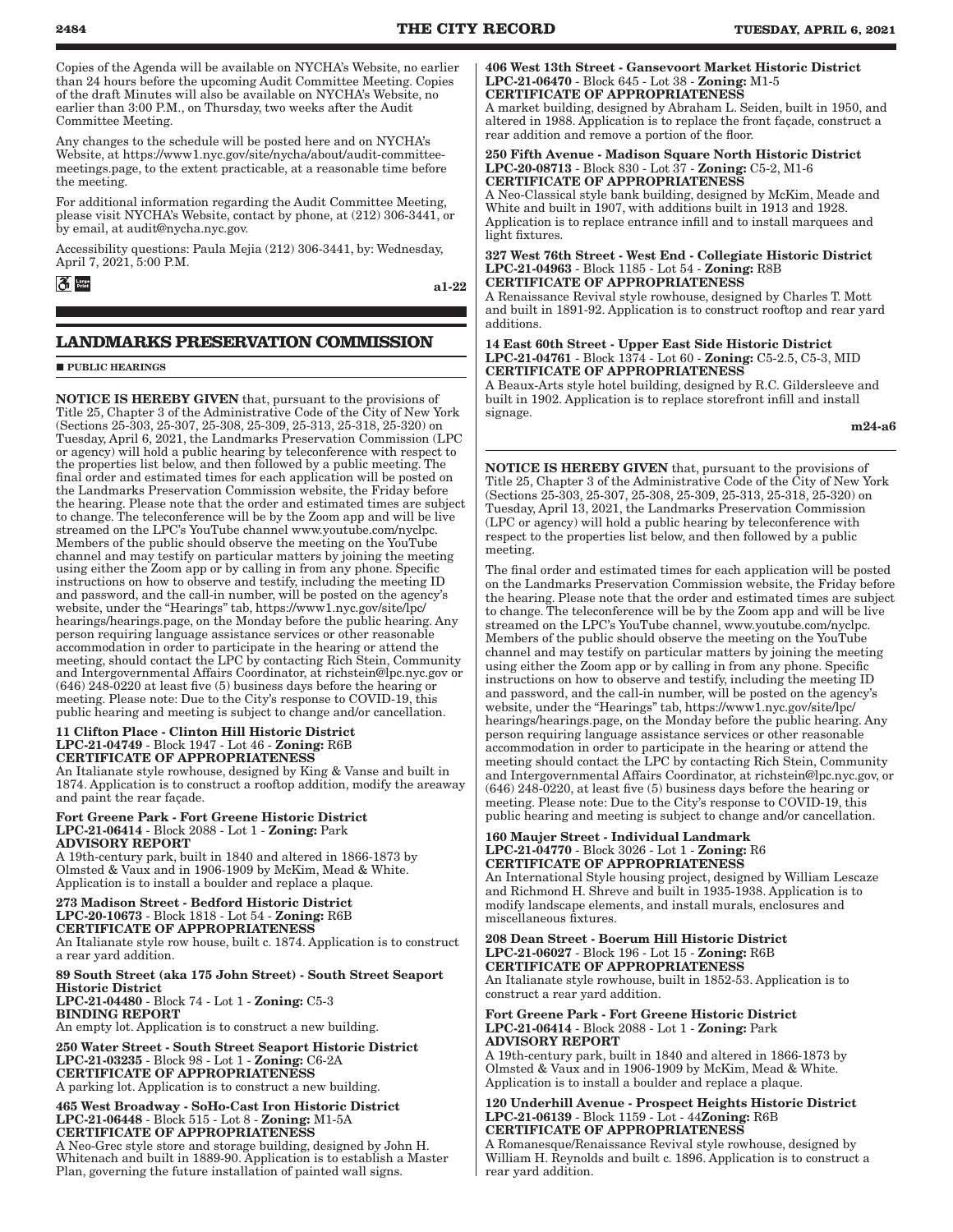#### <span id="page-4-0"></span>96 South Street - South Street Seaport Historic District LPC-21-06709 - Block 73 - Lot 11 - Zoning: C4-6 BINDING REPORT

A portion of a waterfront esplanade, built on landfill at a former wharf. Application is to construct an open air restaurant/bar structure and install planters, railings, decking, lighting and signage.

#### 151 Mercer Street - SoHo-Cast Iron Historic District LPC-21-06980 - Block 513 - Lot 31 - Zoning: M1-5A CERTIFICATE OF APPROPRIATENESS

A building, designed by O'Neil Langan Architects and built in 2017. Application is to install a painted wall sign and associated lighting.

#### 601 West 26th Street - West Chelsea Historic District LPC-21-06745 - Block 672 - Lot 1 - Zoning: M2-3 CERTIFICATE OF APPROPRIATENESS

An International style warehouse, building with Art Deco style details designed by Russell G. and Walter M. Cory with Yasuo Matsui and Purdy & Henderson and built in 1930-1931. Application is to install a rooftop generator and screening.

m31-a13

# **PROPERTY DISPOSITION**

# **CITYWIDE ADMINISTRATIVE SERVICES**

**SALE** 

The City of New York in partnership with PropertyRoom.com posts vehicle and heavy machinery auctions online every week, at: https://www.propertyroom.com/s/nyc+fleet

All auctions are open, to the public and registration is free.

Vehicles can be viewed in person, at: Kenben Industries Ltd., 1908 Shore Parkway, Brooklyn, NY 11214 Phone: (718) 802-0022

No previous arrangements or phone calls are needed to preview. Hours are Monday and Tuesday from 10:00 A.M. – 2:00 P.M.

f23-a4

## **OFFICE OF CITYWIDE PROCUREMENT**

**SALE** 

The Department of Citywide Administrative Services, Office of Citywide Procurement is currently selling surplus assets on the Internet. Visit http://www.publicsurplus.com/sms/nycdcas.ny/browse/home

To begin bidding, simply click on 'Register' on the home page.

There are no fees to register. Offerings may include but are not limited to: office supplies/equipment, furniture, building supplies, machine tools, HVAC/plumbing/electrical equipment, lab equipment, marine equipment, and more.

Public access to computer workstations and assistance with placing bids is available, at the following locations:

- � DCAS Central Storehouse, 66-26 Metropolitan Avenue, Middle Village, NY 11379
- � DCAS, Office of Citywide Procurement, 1 Centre Street, 18th Floor, New York, NY 10007

j4-j30

# **HOUSING PRESERVATION AND DEVELOPMENT**

**PUBLIC HEARINGS** 

All notices Regarding Housing Preservation and Development Disposition of City-Owned property, appear in the Public Hearing Section.

# **PROCUREMENT**

### *"Compete To Win" More Contracts!*

*Thanks to a new City initiative - "Compete To Win" - the NYC Department of Small Business Services offers a new set of FREE services to help create more opportunities for minority and Women-Owned Businesses to compete, connect and grow their business with the City. With NYC Construction Loan, Technical Assistance, NYC Construction Mentorship, Bond Readiness, and NYC Teaming services, the City will be able to help even more small businesses than before.* 

*Win More Contracts, at nyc.gov/competetowin*

*"The City of New York is committed to achieving excellence in the design and construction of its capital program, and building on the tradition of innovation in architecture and engineering that has contributed to the City's prestige as a global destination. The contracting opportunities for construction/construction services and construction-related services that appear in the individual agency listings below reflect that commitment to excellence."*

## HHS ACCELERATOR

To respond to human services Requests for Proposals (RFPs), in accordance with Section 3-16 of the Procurement Policy Board Rules of the City of New York ("PPB Rules"), vendors must first complete and submit an electronic prequalification application using the City's Health and Human Services (HHS) Accelerator System. The HHS Accelerator System is a web-based system maintained by the City of New York for use by its human services Agencies to manage procurement. The process removes redundancy by capturing information about boards, filings, policies, and general service experience centrally. As a result, specific proposals for funding are more focused on program design, scope, and budget.

Important information about the new method

- � Prequalification applications are required every three years.
- � Documents related to annual corporate filings must be submitted on an annual basis to remain eligible to compete.
- � Prequalification applications will be reviewed to validate compliance with corporate filings, organizational capacity, and relevant service experience.
- � Approved organizations will be eligible to compete and would submit electronic proposals through the system.

The Client and Community Service Catalog, which lists all Prequalification service categories and the NYC Procurement Roadmap, which lists all RFPs to be managed by HHS Accelerator may be viewed, at http://www.nyc.gov/html/hhsaccelerator/html/ roadmap/roadmap.shtml. All current and prospective vendors should frequently review information listed on roadmap to take full advantage of upcoming opportunities for funding.

#### Participating NYC Agencies

HHS Accelerator, led by the Office of the Mayor, is governed by an Executive Steering Committee of Agency Heads who represent the following NYC Agencies:

Administration for Children's Services (ACS) Department for the Aging (DFTA) Department of Consumer Affairs (DCA) Department of Corrections (DOC) Department of Health and Mental Hygiene (DOHMH) Department of Homeless Services (DHS) Department of Probation (DOP) Department of Small Business Services (SBS) Department of Youth and Community Development (DYCD) Housing and Preservation Department (HPD) Human Resources Administration (HRA) Office of the Criminal Justice Coordinator (CJC)

To sign up for training on the new system, and for additional information about HHS Accelerator, including background materials, user guides and video tutorials, please visit www.nyc.gov/hhsaccelerator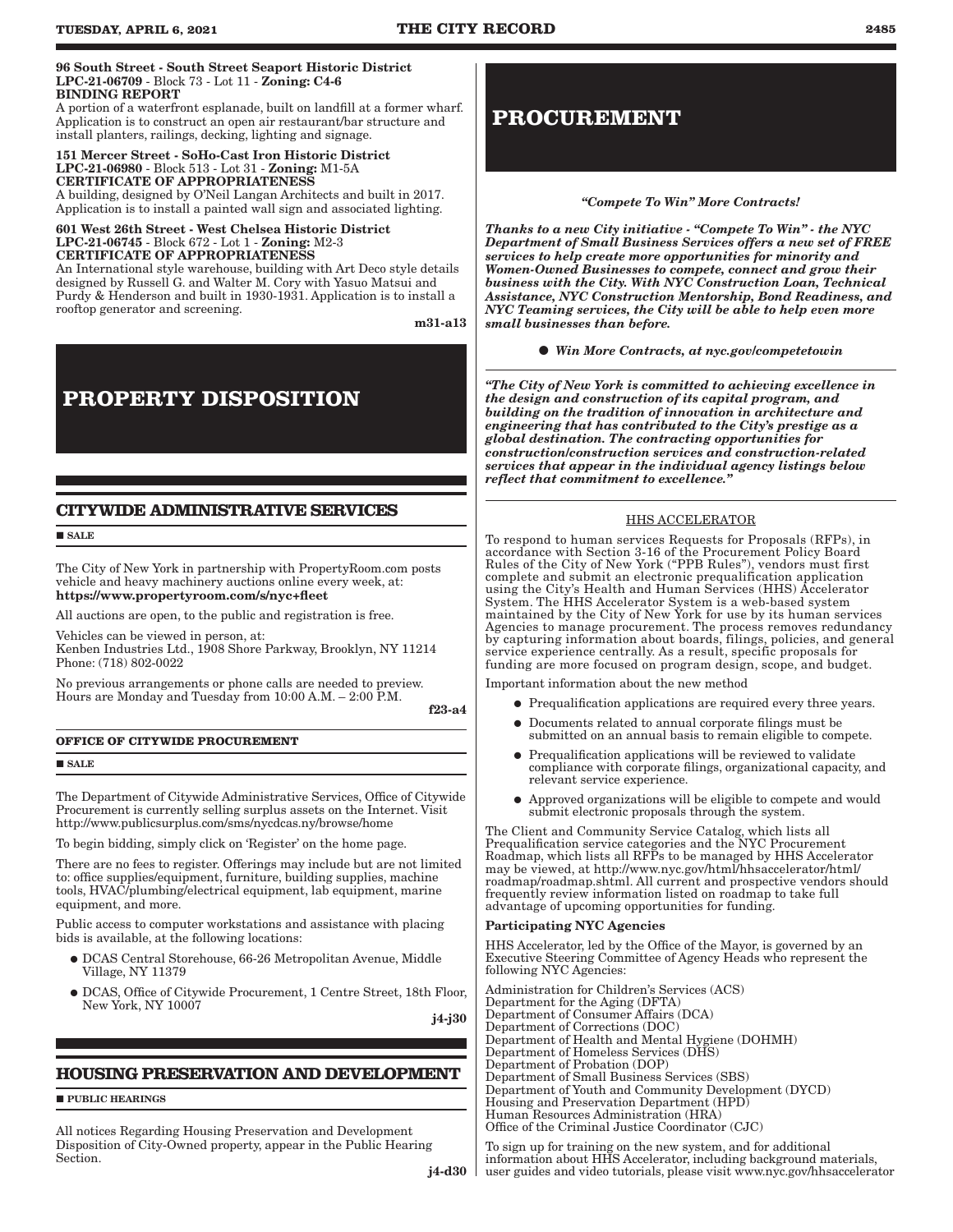AWARD

# <span id="page-5-0"></span>**BROOKLYN NAVY YARD DEVELOPMENT CORP.**

## **SOLICITATION**

*Construction Related Services*

FAÇADE REPAIR DESIGN & SPECIAL INSPECTION SERVICES FOR BUILDINGS 77 - Competitive Sealed Proposals - Judgment required in evaluating proposals - PIN# 000194 - Due 4-30-21 at 11:00 A.M.

Bid documents will be available as of March 31, 2021, at Link: BNYDC website, https://brooklynnavyyard.org/about/contract-opportunities.

A Mandatory Pre-Bid Conference call will be held on April 7, 2021, at 10:00 A.M., via GoToMeeting. Failure to attend will result in disqualification. Anyone wishing to submit a proposal must attend the meeting. All attendees must rsvp by sending an email to dpotoma@ bnydc.org.

*Use the following address* unless otherwise specified in notice, to secure, examine or submit bid/proposal documents, vendor prequalification and other forms; specifications/blueprints; other information; and for opening and reading of bids at date and time specified above.

*Brooklyn Navy Yard Development Corporation, 141 Flushing Avenue, Building 77, Suite 801, Brooklyn, NY 11205. Dominika Potoma (718) 907-5945; dpotoma@bnydc.org*

m31-a6

## **BUILDINGS**

**AWARD** 

*Services (other than human services)*

BIG APPLE OCCUPATIONAL SAFETY TRAINING - Other - PIN# 81021U0004001 - AMT: \$3,720.00 - TO: Big Apple Occupational Safety, 505 Eighth Avenue, Suite #2305, New York, NY 10018.

ASBESTOS TRAINING FOR INSPECTORS

 $\bullet$  a<sub>6</sub>

## **CHIEF MEDICAL EXAMINER**

**INTENT TO AWARD** 

*Goods*

81621Y0030--- OCME #21ME044 FOR NICHE VISION LICENSE & MAINTENANCE - Request for Information - PIN# 81621Y0030 - Due 4-15-21 at 2:00 P.M.

NYC Office of Chief Medical Examiner, intends to enter into a sole source contract with Niche Vision Forensics for the provision of DBLR software licenses and maintenance services in our Forensic Laboratory.

Any vendor who is capable of provided this good and services to the NYC Office of Chief Medical Examiner, may express their interest by logging into the PASSPORT RFI #81621Y030. The agency contact is Vilma Johnson, Contract Officer, at vjohnson@ocme.nyc.gov.

If you need assistance with PASSPORT, contact Mayor's Office of Contracts, at help@mocs.nyc.gov.

m31-a6

*Services (other than human services)*

81621Y0022--- OCME PIN 81621ME22 SERVICE AGREEMENT BECKMAN I5 & I7 INSTRUMENTS - Request for Information - PIN# 81621Y0022 - Due 4-15-21 at 2:00 P.M.

NYC Office of Chief Medical Examiner, intends to enter into a sole source contract with Beckman Coulter, for the provision of preventive maintenance and repair services on the Beckman i5 and i7 instruments in our Forensic Laboratory.

Any vendor who is capable of providing this service to the NYC Office of Chief Medical Examiner, may express their interest by logging into PASSPORT RFI #81621Y022. The agency contact is: Vilma Johnson, Contract Officer, at vjohnson@ocme.nyc.gov.

If you need PASSPORT assistance, contact the Mayor's Office of Contracts, at help@mocs.nyc.gov.

## **CITYWIDE ADMINISTRATIVE SERVICES**

*Goods*

GSA -GENETEC IP CAMERA'S MAINTENANCE & SUPPORT-DOC - Intergovernmental Purchase - PIN# 8572100093 - AMT: \$231,563.46 - TO: Tomex Electronics Inc., 22-62 45th Street, Astoria, NY 11105 - 1336.

 $\bullet$  a<sub>6</sub>

AUTOMOBILE, ELECTRIC SEDAN - CTWD - Competitive Sealed Bids - PIN# 8572000139 - AMT: \$1,814,700.00 - TO: Difeo Nissan Partnership DBA Hudson Nissan, 585 Route 440, Jersey City, NJ 07305.

 $\bullet$  a6

# **DISTRICT ATTORNEY - NEW YORK COUNTY**

**SOLICITATION** 

*Goods and Services*

MESSENGER SERVICE DELIVERY - Competitive Sealed Bids - PIN#20211400001DANYMESSR - Due 4-30-21 at 10:00 A.M.

*Use the following address* unless otherwise specified in notice, to secure, examine or submit bid/proposal documents, vendor prequalification and other forms; specifications/blueprints; other information; and for opening and reading of bids at date and time specified above.

*District Attorney - New York County, 40 Worth Street, 9th Floor, New York, NY 10013; Richard Bournique; Phone: (212) 335-3004; Email: bourniquer@dany.nyc.gov; bidsrfps@dany.nyc.gov.*

a5-9

# **HEALTH AND MENTAL HYGIENE**

**AGENCY CHIEF CONTRACTING OFFICER**

**INTENT TO AWARD** 

*Human Services/Client Services*

NURSE-FAMILY PARTNERSHIP SERVICE IN NEW YORK CITY - Sole Source - Available only from a single source - PIN# 22FN007401R0X00 - Due 4-19-21 at 12:00 P.M.

Pursuant to Procurement Policy Board Rule Section 3-05, Department of Health and Mental Hygiene, intends to enter into a sole source agreement with Nurse-Family Partnership (NFP), to provide implementation, guidance and support of the NFP Program.

Nurse-Family Partnership is the only organization, with an exclusive right and license to replicate the NFP Program on behalf of the University of Colorado Health Sciences Center. The vendor will provide special training to nurses in New York City that serve regular low-income, first-time mothers and their children who face significant short-and long-term risks to their health, personal development, and economic well-being.

Any firm which believes is qualified to provide such services is invited to do so. All related inquiries should be sent via the Discussion Forum in PASSPort, or to Min Feng (Jason) Wang, at mwang3@health.nyc.gov, no later than April 19, 2021, by 12:00 P.M.

*Use the following address* unless otherwise specified in notice, to secure, examine or submit bid/proposal documents, vendor prequalification and other forms; specifications/blueprints; other information; and for opening and reading of bids at date and time specified above.

*Health and Mental Hygiene, 42-09 28th Street, WS 17-128, Long Island City, NY 11101. Min Feng Wang (347) 396-4394; mwang3@health.nyc.gov*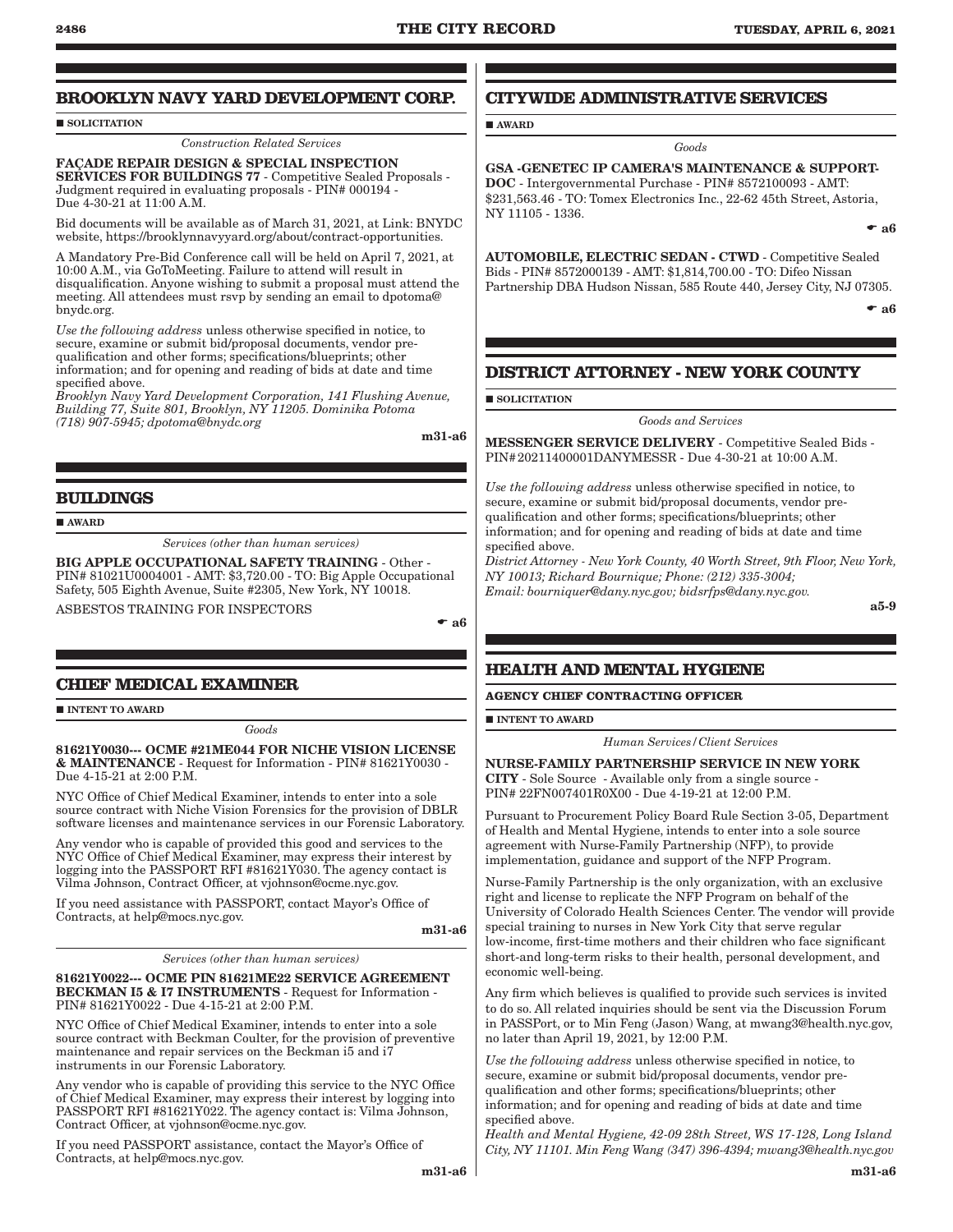## <span id="page-6-0"></span>**HUMAN RESOURCES ADMINISTRATION**

#### AWARD

*Human Services/Client Services*

### TO PROVIDE HOMELESS SERVICES FOR FAMILIES WITH CHILDREN AT 346 POWERS AVENUE, BRONX, NY 10454 - Negotiated Acquisition - Judgment required in evaluating proposals

- PIN# 07113N0006001N006 - AMT: \$1,251,102.00 - TO: Women in Need Inc., One State Street Plaza, New York, NY 10004.

Contract Term from 1/1/2021 to 6/30/2021.

 $\bullet$  a<sub>6</sub>

#### **CONTRACTS**

#### **INTENT TO AWARD**

*Services (other than human services)*

#### CRITICAL M&O SERVICES FOR THE AHRA PORTAL - Negotiated Acquisition - Other - PIN# 09621N0002 - Due 4-9-21 at 2:00 P.M.

DSS/ITS is requesting a Negotiated Acquisition contract with Accenture Federal Services, LLC in the amount of \$1,756,460.40 to provide the M&O services for AHRA portal from January 1, 2021 through June 30, 2021. AHRA has been essential to HRA operations for years, during the COVID crisis AHRA is absolutely critical. Over 95% of our SNAP applications, and 89% of our Cash Assistance applications, are now being submitted through AHRA. We need AHRA to keep up with the increased volume of SNAP and Cash assistance applications while keeping HRA clients and HRA workers safe. The current M&O task order with Accenture expires on 12/31/20. We request to extend the engagement with Accenture to accommodate the M&O services for an additional six months.

EPIN: 09621N0002 Contract Term: 1/1/2021 - 6/30/2021 Contract Amount: \$1,756,460.40.

*Use the following address* unless otherwise specified in notice, to secure, examine or submit bid/proposal documents, vendor prequalification and other forms; specifications/blueprints; other information; and for opening and reading of bids at date and time specified above.

*Human Resources Administration, 150 Greenwich Street, 37th Floor, New York, NY 10007. Jacques Frazier (929) 221-5554; frazierjac@dss.nyc.gov*

a2-8

# **INFORMATION TECHNOLOGY AND TELECOMMUNICATIONS**

#### **DCMB**

**INTENT TO AWARD** 

*Services (other than human services)*

85821N0002-CITYWIDE SYSTEMS INTEGRATION (SI) CLASS 1 ONE-YEAR NAE - NAGARRO - Negotiated Acquisition - Other - PIN# 85821N0002 - Due 4-6-21 at 9:00 A.M.

The current Negotiated Acquisition Extension contracts with twelve (12) ITCS vendors will expire on 6/30/2021, and in order to continue to provide uninterrupted Citywide Standby Information Technology and Telecommunications Consulting Services, DoITT is utilizing the Negotiated Acquisition Extension procurement method. The Negotiated Acquisition Extensions are required in order allow for sufficient time for a new solicitation to be put in place. CITYWIDE SYSTEMS INTEGRATION (SI) CLASS 1 ONE-YEAR NAE - NAGARRO.

The current contracts with twelve (12) SI vendors will expire on 6/30/2021 and in order to continue to provide uninterrupted Citywide System Integration Services, DoITT is utilizing the Negotiated Acquisition Extension procurement method. The Negotiated Acquisition Extensions are required in order allow for sufficient time for a new solicitation to be put in place.

## **MAYOR'S FUND TO ADVANCE NEW YORK CITY**

## **FINANCE AND OPERATIONS**

#### $\blacksquare$  SOLICITATION

#### *Goods and Services*

#### EMPOWEREDNYC FINANCIAL CAPABILITY TRAINING PROGRAM - Request for Proposals - PIN#MF2021 - Due 4-30-21 at 11:59 P.M.

The Mayor's Fund to Advance New York City ("Mayor's Fund"), with the assistance of the New York City Department of Consumer and Worker Protection ("DCWP") Office of Financial Empowerment ("OFE"), seeks proposals from qualified vendors to develop a financial capability training program that includes curricula and materials around disability benefits and financial issues facing New Yorkers with disabilities. The selected vendor ("Vendor") will deliver the newly developed training for OFE's network of financial counselors in New York City and provide technical assistance for a twelve (12)-month period.

#### Full Posting: nyc.gov/fund/rfp

*Use the following address* unless otherwise specified in notice, to secure, examine or submit bid/proposal documents, vendor prequalification and other forms; specifications/blueprints; other information; and for opening and reading of bids at date and time specified above.

*Mayor's Fund to Advance New York City, 253 Broadway, 6th Floor, New York, NY 10007. Mayor's Fund (212) 788-2670; fundrfp@cityhall.nyc.gov*

a5-16

## **PARKS AND RECREATION**

AWARD

#### *Goods and Services*

NYC PARKS AWARD OF CONCESSION - Competitive Sealed Bids - PIN# CWB-2020-A - AMT: \$1.00 - TO: TH Wholesalers Inc., 34-37 11th Street, Long Island City, NY 11106.

Solicitation No.: CWB-2020-A Concession Agreement

No.: Q10-A-MT

Licensee: TH Wholesalers Inc.

The City of New York Department of Parks & Recreation ("Parks"), has awarded a concession to TH Wholesalers Inc., of 34-37 11th Street, Long Island City, NY 11106, for the operation of a processing mobile truck for the sale of Parks approved items at Little Bay Park: Totten Avenue & Bell Boulevard, Queens, NY. The concession, which was solicited by a Request for Bids, will operate, pursuant to a permit agreement for one (1) five (5) year term. Compensation to the City will be as follows: Year 1: \$0- prorated due to the Covid-19 Pandemic; Year 2: \$19,000; Year 3: \$21,000; Year 4: \$23,000; Year 5: \$27,000.  $\bullet$  a<sub>6</sub>

## **PROBATION**

#### **ADMINISTRATION**

**INTENT TO AWARD** 

*Services (other than human services)*

78121Y0005-CE MAINTENANCE CONSULTING AND

SUBSCRIPTION - Sole Source - Available only from a single source - PIN#78121Y0005 - Due 4-19-21 at 2:00 P.M.

Pursuant to Procurement Policy Board Rule Section 3-05, the Department of Probation (DOP), intends to enter into a sole source contract, with Automon LLC, to purchase maintenance, subscriptions, and associated consulting services, which are supplied exclusively by Automon LLC. These products and services will be utilized as part of the Caseload Explorer System, which is already utilized by DOP as a case management system of record. DOP has determined that Automon LLC., is the only source for maintenance, subscriptions, and consulting, as the sole owner of the Caseload Explorer system and all associated code. The term of the contract will be from July 1, 2021 through June 30, 2022.

 $\bullet$  **a6** in this advertisement. Any vendor who reasonably believes they can provide these subscriptions, maintenance and consulting should submit an expression of interest, by email, prior to the Due Date and Time stated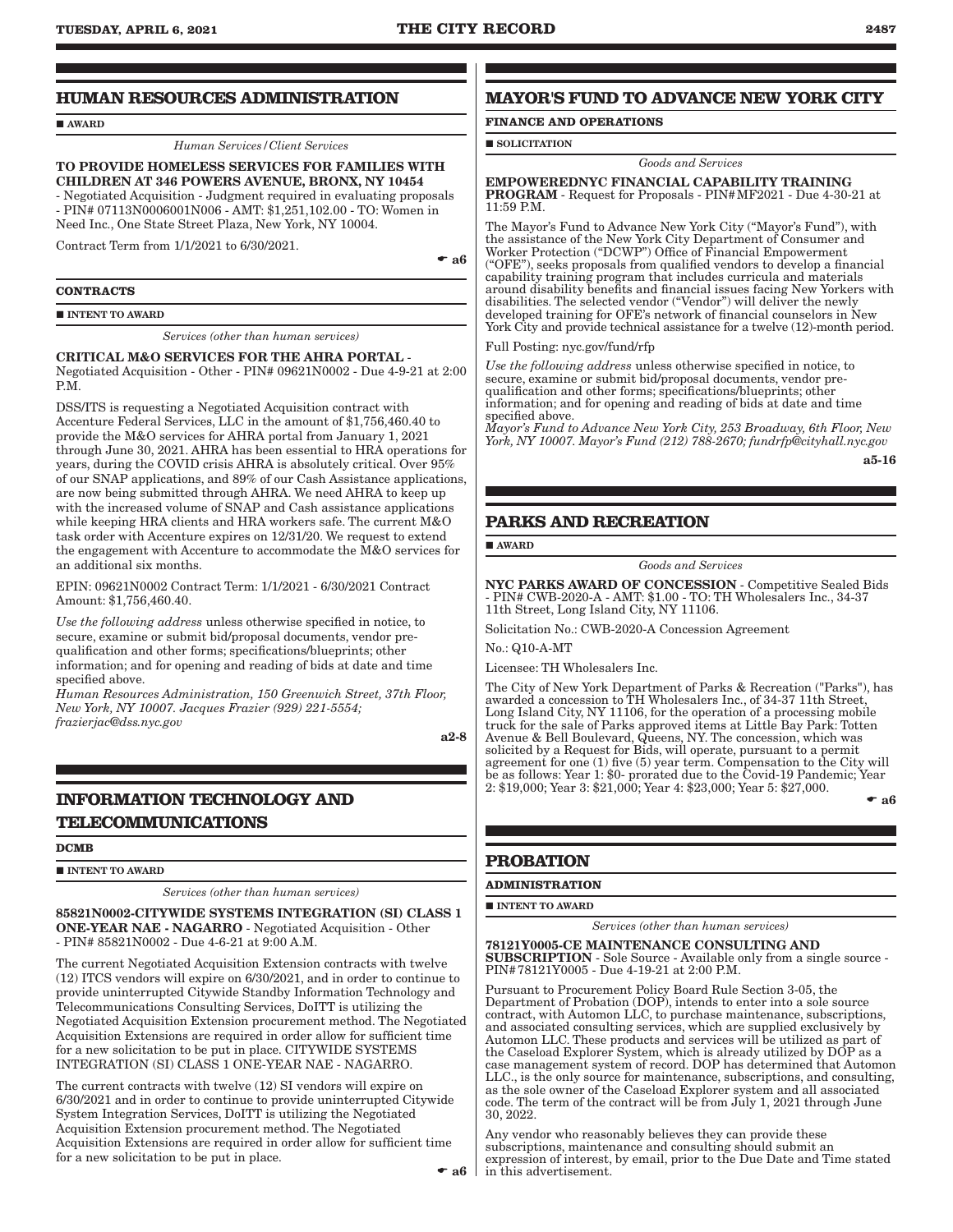<span id="page-7-0"></span>*Use the following address* unless otherwise specified in notice, to secure, examine or submit bid/proposal documents, vendor prequalification and other forms; specifications/blueprints; other information; and for opening and reading of bids at date and time specified above.

*Probation, mkaisaram@probation.nyc.gov. Maleenee Kaisaram*

a1-7

## **SMALL BUSINESS SERVICES**

**PROCUREMENT**

 $\blacksquare$ INTENT TO AWARD

*Services (other than human services)*

CITY-WIDE ECONOMIC DEVELOPMENT SERVICES IN THE BROOKLYN NAVY YARD - Sole Source - Available only from a single source - PIN# 80121Y0019 - Due 4-20-21 at 2:00 P.M.

The New York City Department of Small Business Services, intends to enter into sole source negotiations to purchase the above services from the Brooklyn Navy Yard Development Corporation, with experience and in-house expertise in a wide variety of economic development services. Any firm or organization that believes it is qualified and has the in-house expertise to provide such services or would like to provide such services in the future is invited to respond to the RFI on PASSPort.

If you have questions please email, procurementhelpdesk@sbs.nyc.gov, with the subject line "80121Y0019 - City-Wide Economic Development Services in the Brooklyn Navy Yard." Please indicate your interest by responding to the RFI EPIN: 80121Y0019 in PASSPort, no later than April 20, 2021, 2:00 P.M.

*Use the following address* unless otherwise specified in notice, to secure, examine or submit bid/proposal documents, vendor prequalification and other forms; specifications/blueprints; other information; and for opening and reading of bids at date and time specified above.

*Small Business Services, 1 Liberty Plaza, 11th Floor, New York, NY 10006. Dolly Del Rosario (212) 513-6321; procurementhelpdesk@sbs.nyc.gov*

m31-a6

## **CONTRACT AWARD HEARINGS**

**NOTE: LOCATION(S) ARE ACCESSIBLE TO INDIVIDUALS USING WHEELCHAIRS OR OTHER MOBILITY DEVICES. FOR FURTHER INFORMATION ON ACCESSIBILITY OR TO MAKE A REQUEST FOR ACCOMMODATIONS, SUCH AS SIGN LANGUAGE INTERPRETATION SERVICES, PLEASE CONTACT THE MAYOR'S OFFICE OF CONTRACT SERVICES (MOCS) VIA E-MAIL AT DISABILITYAFFAIRS@MOCS.NYC.GOV OR VIA PHONE AT (212) 788-0010. ANY PERSON REQUIRING REASONABLE ACCOMMODATION FOR THE PUBLIC HEARING SHOULD CONTACT MOCS AT LEAST THREE (3) BUSINESS DAYS IN ADVANCE OF THE HEARING TO ENSURE AVAILABILITY.**  $|\mathcal{S}|$ 

## **COMPTROLLER**

**PURLIC HEARINGS** 

NOTICE IS HEREBY GIVEN that a Public Hearing will be held on Friday, April 16, 2021, at 10:00 A.M. The Public Hearing will be held via Conference Call. Call-in #: (646) 876-9923, Meeting ID: 912 3310 1990, Access ID: 823737 on the following items:

IN THE MATTER OF a proposed contract between the New York City Office of the Comptroller and StepStone Group LP, located at 4275 Executive Square Suite 500 La Jolla CA 92037, for "Private Equity Investment Consultant Services ". The value of the contract shall be \$220,000.00. The term of the contract shall be from September 1, 2020 to June 30, 2021. PIN# 015-218-264-00 ZQ.

The vendor has been retained pursuant to the Negotiated Acquisition Extension Method, pursuant to Section 3-04(b)(2)(iii) of the Procurement Policy Board Rules.

In order to access the Public Hearing and testify, please call (646) 876-9923, Meeting ID: 912 3310 1990, Access ID: 823737 no later than 9:50 A.M. If you require further accommodations, please contact Fannie Moy via email at ymoy@comptroller.nyc.gov no later than three (3) business days before the hearing date.

 $\bullet$  a<sub>6</sub>

# **SPECIAL MATERIALS**

## **CITY PLANNING**

**NOTICE** 

# NOTICE OF COMPLETION OF THE FINAL ENVIRONMENTAL IMPACT STATEMENT

## Acme Fish Expansion

**Project Identification Lead Agency**<br>CEQR No. 20DCP009K City Planning ULURP Nos. C210138ZMK, C210139ZSK, N210140LDK SEQRA Classification: Type I

City Planning Commission 120 Broadway, 31<sup>st</sup> Floor New York, NY 10271

## Contact Person

Olga Abinader, Director (212) 720-3493 Environmental Assessment and Review Division New York City Department of City Planning

Pursuant to City Environmental Quality Review (CEQR), Mayoral Executive Order No. 91 of 1977, CEQR Rules of Procedure of 1991 and the regulations of Article 8 of the State Environmental Conservation Law, State Environmental Quality Review Act (SEQRA) as found in 6 NYCRR Part 617, a Final Environmental Impact Statement (FEIS) has been prepared for the action described below. Copies of the FEIS are available for public inspection at the office of the undersigned as well as online, at www.nyc.gov/planning. The proposal involves actions by the City Planning Commission and Council of the City of New York pursuant to Uniform Land Use Review Procedure (ULURP). A public hearing on the Draft Environmental Impact Statement (DEIS) was held on February 17, 2021. Written comments from the public were requested and received by the Lead Agency through March 1, 2021. The FEIS addresses all substantive comments made on the DEIS during the public hearing and subsequent comment period.

RP Inlet, LLC ("the Applicant") is requesting two discretionary actions that would facilitate a mixed-use development comprising a total of approximately 654,300 gross square feet (gsf) (583,778 zoning square feet (zsf)) of commercial/ manufacturing uses (the "Proposed Development") on the block bounded by Banker Street to the east, Wythe Avenue to the south, Gem and North 15th streets to the west, and Meserole Avenue to the north (the "Development Site"), in the Greenpoint neighborhood of Brooklyn Community District (CD) 1. The Development Site is comprised of Brooklyn Block 2615, Lots 1, 6, 19, 21, 25, 50, and 125 (a.k.a. the proposed rezoning area).

The Applicant seeks a zoning map amendment to rezone the Development Site from M3-1 to M1-5, and a Large-Scale General Development (LSGD) special permit pursuant to Section 74-743(a)(2) of the Zoning Resolution of the City of New York ("ZR") to allow the Proposed Development to penetrate the required sky exposure plane and the required initial setback distance, contrary to ZR 43-43 (collectively, the "Proposed Actions"). The Applicant also intends to seek discretionary tax incentives from the New York City Industrial Development Agency (NYCIDA).

The proposed zoning map amendment, which would rezone the proposed rezoning area from M3-1 to M1-5, would increase the permitted FAR from 2.0 to 5.0 for commercial and industrial uses (and up to 6.5 FAR for community facility uses), allowing for additional development of these uses than could be provided under existing conditions. The Proposed Rezoning Area encompasses the entirety of the Development Site.

A LSGD special permit is being sought, pursuant to Section 74-743(a) (2) of the Zoning Resolution of the City of New York ("ZR"), is to allow the Proposed Development to penetrate the required sky exposure plane and the required initial setback distance, contrary to ZR 43-43. Upon approval, the Applicant would enter into a Restrictive Declaration (RD), a legally binding mechanism tied to the Development Site that governs the provisions of the LSGD.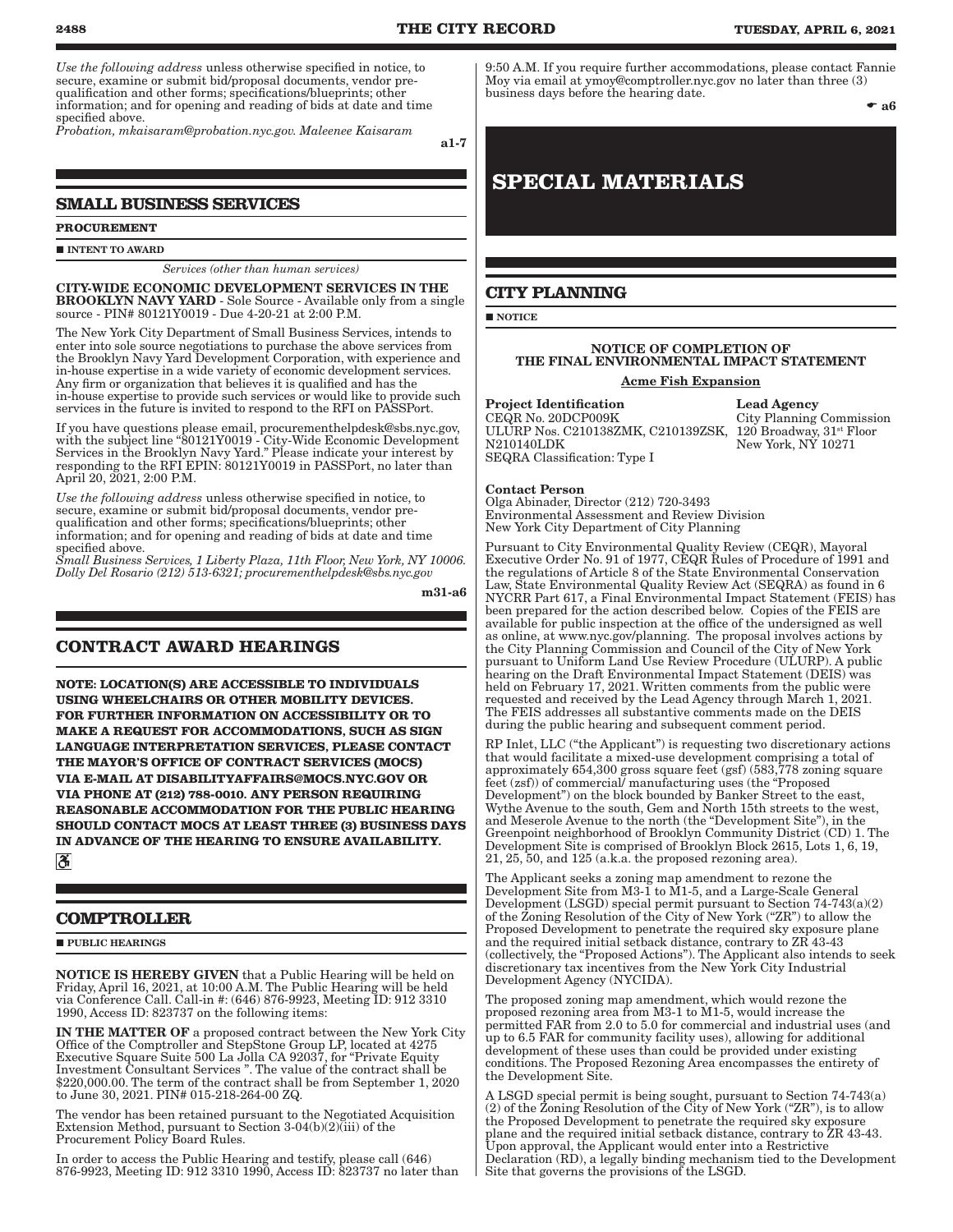<span id="page-8-0"></span>The Proposed Actions would facilitate a new development with approximately 654,300 gsf, comprised of (i) a new and improved approximately 109,300 gsf (95,299 zsf) Acme Smoked Fish processing facility (including accessory administrative space), and (ii) approximately 545,000 gsf (488,479 zsf) of commercial office and retail space (including parking/loading/bike storage spaces). The Acme Smoked Fish processing facility would contain four stories with a height of approximately 74 feet to the building roofline1. There would be a mechanical metal louver screen on the roof that is approximately 25 feet high. The Acme Smoked Fish facility would be located on the northeastern portion of the block, fronting on Meserole Avenue and Banker Street. The commercial office/retail component of the Proposed Development would consist of nine stories, with a maximum building height envelope of approximately 178.5 feet to the building roofline, occupying the remainder of the block. There would be a mechanical bulkhead and mechanical equipment screen on the roof that would be approximately 25 feet tall. Although no parking spaces are required under the proposed zoning, up to approximately 150 off-street accessory parking spaces would be provided on the ground level, with curb-cut access via Gem Street. A total of six loading berths would be provided – three for Acme Smoked Fish, with access from Meserole Avenue (two berths) and Banker Street (one berth), and three for the commercial building, with access from Banker Street. The Proposed Development is also anticipated to include partially covered open space areas at the southern portion of the Development Site, totaling approximately 21,597 sf of public access area (PAA) and approximately 5,775 sf of additional open areas adjacent to the retail establishments on the Development Site.

It is expected that the Proposed Development would be constructed over an approximately 48-month period following approval of the Proposed Actions, with completion and full occupancy expected to occur by sometime in 2025 which serves as the analysis year for the environmental review.

The existing Acme Smoked Fish facility on the Development Site poses a number of challenges, including limited capacity and an outdated plant. The Proposed Development seeks to enable the cost of a new state-of-the-art factory for Acme Smoked Fish to be offset by allowing a mix of complementary uses. Amending the zoning to facilitate the preservation of an existing industrial use while allowing greater commercial density would achieve this objective.

The proposed zoning map amendment to a M1-5 district would complement the existing context of the surrounding area, which has experienced a change in land use patterns, through the conversion of existing buildings and new construction, from heavy industrial uses to light manufacturing and commercial uses. The designation of the Development Site as a LSGD would allow for the modification of the height and setback provision under ZR 43-43. The requested LSGD special permit offers flexibility in the project design that allows for a better site plan while still allowing the Proposed Development to both have a state-of-the-art fish processing facility and to provide first-class office space.

The Proposed Actions would change the regulatory controls governing land use and development at the Development Site. Under future conditions without the Proposed Actions, the existing M3-1 zoning would remain and the Proposed Development would not be constructed. It is assumed that in absence of the Proposed Actions Acme Smoked Fish would vacate its buildings on the site (Lots 1, 21, 25, and 50). Lot 6, which is currently occupied by ABC Stone, is also expected to be vacated in the No-Action. Based on existing and anticipated real estate market trends, existing structures and site conditions, and uses allowed by existing zoning, it is expected that those vacated buildings would be re-occupied. The vacant building on Lot 19, which is the smallest lot on the block, is assumed to be re-occupied by restaurant use in the No-Action. Finally, the No-Action scenario assumes that Lot 125, which currently accommodates parking and open storage, would be redeveloped with a new 3-story commercial building with distillery, office, dance studio and restaurant uses. Overall, the No-Action condition for the Development Site is assumed to consist of a total of 169,485 gsf, comprised of approximately 35,225 gsf of restaurant/entertainment uses, 66,750 gsf of creative office space, 28,610 gsf of warehousing spaces, and 17,500 gsf of industrial space (distillery), as well as an estimated 21,400 gsf of accessory parking (107 spaces).

In the 2025 future with the Proposed Actions, the Development Site would accommodate a new development with approximately 654,300 gsf (the "Proposed Development"), comprised of (i) a new and improved approximately 109,300 gsf Acme Smoked Fish processing facility, and (ii) approximately 545,000 gsf of commercial office and retail space. The Acme Smoked Fish processing facility would contain four stories with a height of approximately 74 feet to the building roofline; there would be a screen on the roof that is 25 feet high, and the building envelope would have a maximum permitted height of 104 feet. The commercial office/retail component of the Proposed Development would consist of nine stories, with a maximum building height envelope of approximately 178.5 feet to the building roofline, occupying the remainder of the block. There would be a mechanical bulkhead and

mechanical equipment screen on the roof that would be approximately 25 feet tall. Although no parking spaces are required under the proposed zoning, up to approximately 150 off-street accessory parking spaces would be provided on the ground level, with access via Gem Street. A total of six loading berths would be provided with access from Meserole Avenue (two berths) and Banker Street (four berths). The Proposed Development is also anticipated to include public access area totaling approximately 21,597 sf, and approximately 5,775 sf of additional open areas adjacent to the retail establishments.

The incremental change that would result from the Proposed Actions is an increase of approximately 91,800 gsf of industrial space, 430,050 gsf of office space, 33,800 gsf of retail space, and 43 accessory parking spaces, and a decrease of approximately 35,225 gsf of restaurant/ entertainment space and 28,610 gsf of warehouse space, compared to No-Action conditions. The Proposed Actions are estimated to result in a net increase of approximately 1,810 workers on the Development Site compared to No-Action conditions.

The FEIS assesses whether development resulting from the Proposed Actions could result in significant adverse environmental impacts. The FEIS identifies potential significant adverse impacts related to transportation (traffic) and construction (traffic).

*Transportation (traffic):* The Proposed Actions would result in significant adverse traffic impacts at eight study area intersections during one or both analyzed peak hours; specifically, seven lane groups at six intersections during the weekday AM peak hour and eight lane groups at seven intersections during the weekday PM peak hour. Implementation of traffic engineering improvements such as signal timing changes and the installation of a new traffic signal at the intersection of Franklin Street and Meserole Avenue would fully mitigate the significant adverse impacts to two lane groups at two intersections in the AM peak hour and three lane groups at three intersections during the weekday PM peak hour. Impacts to a total of six lane groups would remain unmitigated at five intersections in one or both analyzed peak hours. Implementation of the recommended traffic engineering improvements is subject to review and approval by DOT. If, prior to implementation, DOT determines that an identified mitigation measure is infeasible, an alternative and equivalent mitigation measure may be identified.

*Construction (traffic):* Peak construction period traffic increments at each of the study area intersection approaches would be the same or lower than the corresponding peak hour operational traffic increments. Therefore any potential for significant adverse impacts in the construction peak periods would be within the envelope of the significant adverse impacts associated with the operational traffic. Six intersections impacted under the Proposed Actions would have the potential for significant adverse impacts during the peak construction period. As was the case for operational conditions, mitigation for four of those intersections would likely not be feasible. At the two remaining intersections, recommended mitigation measures would fully address the Proposed Actions' significant adverse impacts, and this is also expected to be the case for any significant impacts during the peak construction period. However, if any of the recommended mitigation measures are not approved for the construction peak periods, then the corresponding construction period traffic impacts would remain unmitigated.

The FEIS considers two alternatives – a No-Action Alternative and a No Unmitigated Significant Adverse Impact Alternative. The No-Action Alternative examines future conditions within the Project Area, but assumes the absence of the Proposed Actions (i.e., none of the discretionary approvals proposed as part of the Proposed Actions would be adopted). The No Unmitigated Significant Adverse Impacts Alternative examines a scenario in which the density and other components of the Proposed Actions are changed specifically to avoid the unmitigated significant adverse impacts associated with the Proposed Actions.

Copies of the FEIS may be obtained from the Environmental Assessment and Review Division, New York City Department of City Planning, 120 Broadway, 31st Floor, New York, NY 10271, Olga Abinader, Director (212) 720-3493, and on the New York City, Department of City Planning's website, located at [https://www1.nyc.](https://www1.nyc.gov/site/planning/applicants/env-review/acme-fish.page) [gov/site/planning/applicants/env-review/acme-fish.page.](https://www1.nyc.gov/site/planning/applicants/env-review/acme-fish.page)

#### $\bullet$  a<sub>6</sub>

## **CHANGES IN PERSONNEL**

| DEPARTMENT OF SANITATION<br>FOR PERIOD ENDING 03/05/21 |               |   |       |               |                  |     |               |               |  |  |
|--------------------------------------------------------|---------------|---|-------|---------------|------------------|-----|---------------|---------------|--|--|
|                                                        |               |   | TITLE |               |                  |     |               |               |  |  |
| NAME                                                   |               |   | NUM   | <b>SALARY</b> | <b>ACTION</b>    |     | PROV EFF DATE | <b>AGENCY</b> |  |  |
| <b>ROCK</b>                                            | TYRELL        | L | 9140A | \$15,0000     | APPOINTED        | YES | 02/02/21      | 827           |  |  |
| <b>RODRIGUES</b>                                       | PAUL          | J | 9140A | \$12,0000     | APPOINTED        | YES | 02/02/21      | 827           |  |  |
| <b>RODRIGUEZ</b>                                       | ANGEL         | м | 9140A | \$15,0000     | APPOINTED        | YES | 02/02/21      | 827           |  |  |
| RODRIGUEZ                                              | <b>EFRAIN</b> |   | 9140A | \$15,0000     | APPOINTED        | YES | 02/02/21      | 827           |  |  |
| RODRIGUEZ                                              | <b>JACEN</b>  | Α | 9140A | \$15,0000     | <b>APPOINTED</b> | YES | 02/02/21      | 827           |  |  |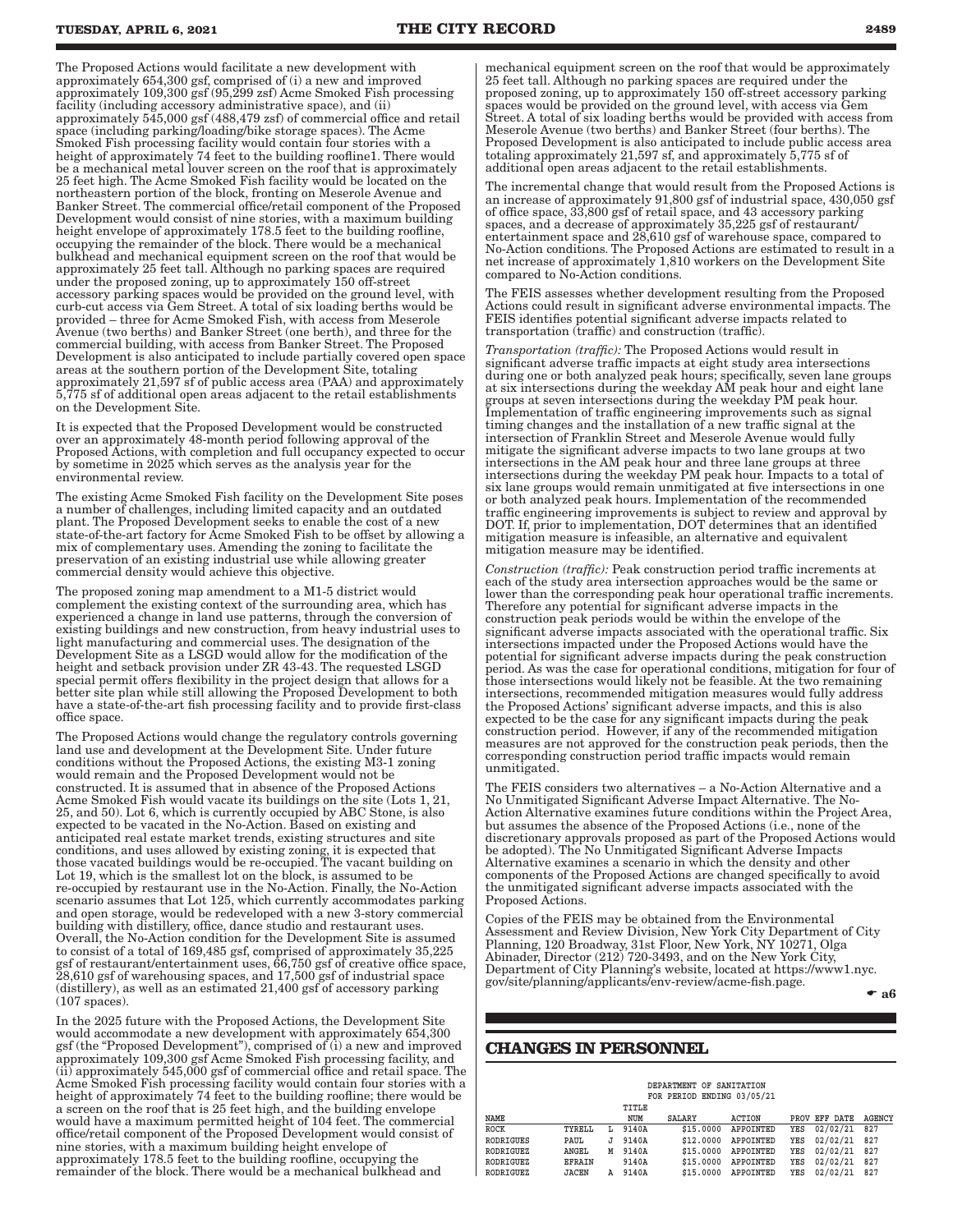## **2490 THE CITY RECORD TUESDAY, APRIL 6, 2021**

| RODRIGUEZ<br>RODRIGUEZ JR          | <b>JOSHUA</b><br>MANUEL           |             | 30087<br>70112     | \$81403.0000<br>\$69055.0000            | APPOINTED<br>DECEASED                      | YES<br>NO  | 02/18/21<br>02/12/21           | 827<br>827    | <b>GASTON</b><br><b>GORELIK</b> | JAHLIONA E 30087<br>FAINA          | 1005D          | \$90682.0000<br>\$119025.0000                                | RESIGNED<br>PROMOTED               | YES<br>NO             | 02/04/21<br>12/20/20             | 836<br>836    |
|------------------------------------|-----------------------------------|-------------|--------------------|-----------------------------------------|--------------------------------------------|------------|--------------------------------|---------------|---------------------------------|------------------------------------|----------------|--------------------------------------------------------------|------------------------------------|-----------------------|----------------------------------|---------------|
| ROHAN                              | <b>DESMOND</b><br>D               |             | 9140A              | \$15.0000                               | APPOINTED                                  | YES        | 02/02/21                       | 827           | ISLAM                           | SHAJADI<br>M                       | 1005D          | \$111312.0000                                                | PROMOTED                           | N <sub>O</sub>        | 12/20/20                         | 836           |
| <b>ROSALES</b><br>ROSBERRY         | JOSE<br><b>ROBERT</b>             | Е           | 9140A<br>9140A     | \$15,0000<br>\$15.0000                  | APPOINTED<br>APPOINTED                     | YES<br>YES | 02/02/21<br>02/02/21           | 827<br>827    | KHAN<br>LANE                    | S<br>FARAH<br>MARY<br>Е            | 1005D<br>1005D | \$110158.0000<br>\$111312.0000                               | PROMOTED<br>PROMOTED               | NO<br>NO              | 12/20/20<br>12/20/20             | 836<br>836    |
| <b>RYAN</b>                        | <b>DESTINY</b><br>M               |             | 9140A              | \$15,0000                               | APPOINTED                                  | YES        | 02/02/21                       | 827           | LEE                             | <b>DON</b>                         | 1005D          | \$106272.0000                                                | PROMOTED                           | N <sub>O</sub>        | 12/20/20                         | 836           |
| SALAZAR<br>SALINAS BENAVID ESTEBAN | RICKEY                            |             | 9140A<br>9140A     | \$15.0000<br>\$15.0000                  | APPOINTED<br>APPOINTED                     | YES<br>YES | 02/02/21<br>02/02/21           | 827<br>827    | MUFTI<br>OGUNMOLA               | SABA<br><b>BEATRICE T</b>          | 1005D<br>40523 | \$100464.0000<br>\$65879.0000                                | PROMOTED<br><b>RETIRED</b>         | N <sub>O</sub><br>NO. | 12/20/20<br>02/23/21             | 836<br>836    |
| SALVATI                            | ANNIELLO V                        |             | 9140A              | \$15,0000                               | APPOINTED                                  | YES        | 02/02/21                       | 827           | PASHAYAN                        | MICHAEL<br>C                       | 30312          | \$59401.0000                                                 | RESIGNED                           | N <sub>O</sub>        | 02/19/21                         | 836           |
| SAMEDI<br>SAMERSON                 | <b>ANTHONY</b><br>CHRISTOP J      |             | 9140A<br>9140A     | \$15,0000<br>\$15,0000                  | APPOINTED<br>APPOINTED                     | YES<br>YES | 02/02/21<br>02/02/21           | 827<br>827    | PENG<br><b>RAMIREZ</b>          | GUI<br>R<br>CARLOS<br>v            | 1005D<br>1005D | \$153542.0000<br>\$100643.0000                               | PROMOTED<br>PROMOTED               | N <sub>O</sub><br>NO  | 12/20/20<br>12/20/20             | 836<br>836    |
| SAMPOL                             | <b>HERBER</b><br>J                |             | 9140A              | \$15,0000                               | APPOINTED                                  | YES        | 02/02/21                       | 827           | <b>SAN MIGUEL</b>               | MICHAEL                            | 1005D          | \$125398.0000                                                | PROMOTED                           | NO.                   | 12/20/20                         | 836           |
| <b>SAMPSON</b>                     | RICK<br>IRVING                    | J<br>G      | 9140A<br>9140A     | \$15.0000<br>\$15,0000                  | APPOINTED<br>APPOINTED                     | YES<br>YES | 02/02/21<br>02/02/21           | 827<br>827    | SOLIMAN                         | <b>SHERIF</b><br>Μ<br>DEBORAH<br>C | 12627<br>30315 | \$93591.0000                                                 | APPOINTED<br><b>RETIRED</b>        | YES                   | 01/31/21                         | 836           |
| <b>SANCHEZ</b><br><b>SANCHEZ</b>   | <b>JADEN</b>                      | $\mathbb J$ | 9140A              | \$15,0000                               | APPOINTED                                  | YES        | 02/02/21                       | 827           | STUART<br><b>TSANG</b>          | THOMAS                             | 1002A          | \$103058.0000<br>\$86000.0000                                | TERMINATED                         | NO<br>N <sub>O</sub>  | 02/18/21<br>09/14/17             | 836<br>836    |
| <b>SANTOS</b>                      | <b>ERICK</b>                      | S           | 9140A              | \$15,0000                               | APPOINTED                                  | YES        | 02/02/21                       | 827           | XIAO                            | <b>JIAN HAN</b>                    | 56057          | \$52659.0000                                                 | RESIGNED                           | YES                   | 02/14/21                         | 836           |
| SANTOS<br>SANTOS DOMINGUE          | <b>RENZO</b><br>ISAI              | J           | 9140A<br>9140A     | \$15,0000<br>\$15,0000                  | APPOINTED<br>APPOINTED                     | YES<br>YES | 02/02/21<br>02/02/21           | 827<br>827    |                                 |                                    |                | DEPARTMENT OF TRANSPORTATION                                 |                                    |                       |                                  |               |
| <b>SEABROOK</b>                    | <b>EDWARD</b>                     | G           | 9140A              | \$15,0000                               | APPOINTED                                  | YES        | 02/02/21                       | 827           |                                 |                                    |                | FOR PERIOD ENDING 03/05/21                                   |                                    |                       |                                  |               |
| <b>SEGARRA</b><br>SERRIES          | <b>JUSTIN</b><br>JERRY            | N<br>Н      | 9140A<br>9140A     | \$15,0000<br>\$15,0000                  | APPOINTED<br>APPOINTED                     | YES<br>YES | 02/02/21<br>02/02/21           | 827<br>827    | NAME                            |                                    | TITLE<br>NUM   | SALARY                                                       | <b>ACTION</b>                      | PROV                  | EFF DATE AGENCY                  |               |
| SILVA                              | ELIOT                             | W           | 9140A              | \$15,0000                               | APPOINTED                                  | YES        | 02/02/21                       | 827           | <b>ALKHAWAGA</b>                | YAZAN<br>в                         | 91547          | \$53526.0000                                                 | APPOINTED                          | YES                   | 02/21/21                         | 841           |
| SIMON<br>SIMON ALVAREZ             | <b>JOAN</b><br>F<br>JORDI         | G           | 9140A<br>9140A     | \$15,0000<br>\$15,0000                  | APPOINTED<br>APPOINTED                     | YES<br>YES | 02/02/21<br>02/02/21           | 827<br>827    | <b>BANKS</b><br><b>BANKS</b>    | SANDRA<br>С<br>C<br>SANDRA         | 8297A<br>12158 | \$73302.0000<br>\$64431.0000                                 | RETIRED<br>RETIRED                 | NO.<br>NO             | 02/27/21<br>02/27/21             | 841<br>841    |
| SMITH                              | <b>ANTWANE</b><br>т               |             | 9140A              | \$15,0000                               | APPOINTED                                  | YES        | 02/02/21                       | 827           | <b>BROWNE</b>                   | PATRICIA                           | 95005          | \$167066.0000                                                | <b>INCREASE</b>                    | YES                   | 02/21/21                         | 841           |
| SMITH<br>SMITH                     | CASHON<br>EBONY                   | L           | 9140A<br>9140A     | \$15.0000<br>\$15,0000                  | APPOINTED<br>APPOINTED                     | YES<br>YES | 02/02/21<br>02/02/21           | 827<br>827    | COCOLA<br>CUDDIHY               | THOMAS<br>R<br>R<br>ERIN           | 10022<br>1005A | \$149252.0000<br>\$93007.0000                                | RETIRED<br>RESIGNED                | NO.<br>NO             | 02/19/21<br>02/21/21             | 841<br>841    |
| SMITH                              | ELDREDGE                          |             | 9140A              | \$15.0000                               | APPOINTED                                  | YES        | 02/02/21                       | 827           | <b>DUCHAN</b>                   | MELISSA<br>Е                       | 10246          | \$42127.0000                                                 | RESIGNED                           | YES                   | 02/25/21                         | 841           |
| SMITH<br>SMITH                     | JAZEA<br>A<br><b>JUSTICE</b>      |             | 9140A<br>9140A     | \$15,0000<br>\$15,0000                  | APPOINTED<br>APPOINTED                     | YES<br>YES | 02/02/21<br>02/02/21           | 827<br>827    | <b>ELLIS</b><br>HUNTER          | <b>EUGENE</b><br>в<br>SHARITA<br>D | 91547<br>10026 | \$53526.0000<br>\$142000.0000                                | APPOINTED<br><b>INCREASE</b>       | YES<br>NO             | 02/21/21<br>02/21/21             | 841<br>841    |
|                                    |                                   |             |                    | DEPARTMENT OF SANITATION                |                                            |            |                                |               |                                 |                                    |                | DEPARTMENT OF TRANSPORTATION                                 |                                    |                       |                                  |               |
|                                    |                                   |             | TITLE              | FOR PERIOD ENDING 03/05/21              |                                            |            |                                |               |                                 |                                    | TITLE          | FOR PERIOD ENDING 03/05/21                                   |                                    |                       |                                  |               |
| NAME                               |                                   |             | NUM                | <b>SALARY</b>                           | ACTION                                     |            | PROV EFF DATE                  | <b>AGENCY</b> | NAME                            |                                    | NUM            | SALARY                                                       | <b>ACTION</b>                      |                       | PROV EFF DATE                    | <b>AGENCY</b> |
| SMITH<br>SMITH JR                  | <b>SHAWN</b><br><b>BISHME</b>     | R<br>Α      | 9140A<br>9140A     | \$15.0000<br>\$15,0000                  | APPOINTED<br>APPOINTED                     | YES<br>YES | 02/02/21<br>02/02/21           | 827<br>827    | KIM<br>MARCILLO                 | <b>JEE MEE</b><br>WILFRIDO         | 95903<br>92406 | \$236332.0000<br>\$380.6400                                  | APPOINTED<br><b>RETIRED</b>        | YES<br>NO             | 02/14/21<br>02/26/21             | 841<br>841    |
| SOMERVILLE                         | <b>STEVEN</b>                     | N           | 90647              | \$37364.0000                            | <b>RESIGNED</b>                            | YES        | 02/07/21                       | 827           | MOLETTE                         | COLUMBUS                           | 31626          | \$72000.0000                                                 | RETIRED                            | NO.                   | 02/19/21                         | 841           |
| SOTO<br>SOTO                       | GEORGE<br>JEREMY                  | L           | 9140A<br>9140A     | \$15,0000<br>\$15,0000                  | APPOINTED<br>APPOINTED                     | YES<br>YES | 02/02/21<br>12/18/20           | 827<br>827    | NGUYEN<br>PANDYA                | DANNY<br>P<br>TANVI                | 10061<br>10015 | \$181052.0000<br>\$176163.0000                               | <b>INCREASE</b><br><b>INCREASE</b> | N <sub>O</sub><br>NO  | 02/21/21<br>02/21/21             | 841<br>841    |
| SPRINGER                           | <b>DEVON</b>                      | A           | 9140A              | \$15,0000                               | APPOINTED                                  | YES        | 02/02/21                       | 827           | SHIPLEY II                      | <b>JOSEPH</b><br>F                 | 92510          | \$347.2000                                                   | RESIGNED                           | N <sub>O</sub>        | 02/26/21                         | 841           |
| ST JEAN<br><b>STAINES</b>          | WALIS<br><b>RYAN</b>              | J           | 9140A<br>9140A     | \$15,0000<br>\$15.0000                  | APPOINTED<br>APPOINTED                     | YES<br>YES | 02/02/21<br>02/02/21           | 827<br>827    |                                 |                                    |                | DEPT OF PARKS & RECREATION                                   |                                    |                       |                                  |               |
| STANLEY                            | KENYA                             | N           | 9140A              | \$15,0000                               | APPOINTED                                  | YES        | 02/02/21                       | 827           |                                 |                                    |                | FOR PERIOD ENDING 03/05/21                                   |                                    |                       |                                  |               |
| <b>STEELE</b><br>STEVENS JR        | KASAGAMA R<br><b>KENNETH</b><br>M |             | 9140A<br>9140A     | \$15,0000<br>\$15.0000                  | APPOINTED<br>APPOINTED                     | YES<br>YES | 02/02/21<br>02/02/21           | 827<br>827    | NAME                            |                                    | TITLE<br>NUM   | SALARY                                                       | <b>ACTION</b>                      | PROV                  | EFF DATE                         | <b>AGENCY</b> |
| STEWART                            | <b>LAVERNE</b>                    |             | 9140A              | \$15,0000                               | APPOINTED                                  | YES        | 02/02/21                       | 827           | <b>ALLEN-WINDETT</b>            | C<br>DELISA                        | 80633          | \$15,4500                                                    | RESIGNED                           | YES                   | 02/12/21                         | 846           |
| STINSON<br><b>STOCKTON</b>         | <b>KAREEM</b><br>ERIK             | н           | 9140A<br>9140A     | \$15,0000<br>\$15.0000                  | APPOINTED<br>APPOINTED                     | YES<br>YES | 02/02/21<br>02/02/21           | 827<br>827    | <b>BOSTIC</b><br><b>BROWN</b>   | <b>KAREEM</b><br><b>ARKELE</b>     | 80633<br>90641 | \$15.4500<br>\$16.6264                                       | RESIGNED<br>RESIGNED               | YES<br>YES            | 02/23/21<br>02/12/21             | 846<br>846    |
| <b>STREETER</b>                    | <b>JAYDEN</b>                     | D           | 9140A              | \$15,0000                               | APPOINTED                                  | YES        | 02/02/21                       | 827           | CHASE                           | DESIREE                            | 81111          | \$82503.0000                                                 | <b>INCREASE</b>                    | NO                    | 09/21/20                         | 846           |
| SULLIVAN<br><b>SUMMERS</b>         | MICHAEL<br>J<br>ANDRE             | М           | 90698<br>9140A     | \$249.2800<br>\$15,0000                 | RESIGNED<br>APPOINTED                      | NO.<br>YES | 02/19/21<br>02/02/21           | 827<br>827    | COLON<br><b>DOLAN</b>           | ARSENIO<br>WILLIAM<br>J            | 81106<br>81111 | \$45432.0000<br>\$72687.0000                                 | <b>INCREASE</b><br><b>INCREASE</b> | YES<br>YES            | 09/03/20<br>09/20/20             | 846<br>846    |
| SWIFT                              | SHAWDELL J                        |             | 9140A              | \$15.0000                               | APPOINTED                                  | YES        | 02/02/21                       | 827           | <b>EICHELSDERFER</b>            | <b>JOSEPH</b><br>L                 | 90641          | \$39923.0000                                                 | RETIRED                            | YES                   | 02/24/21                         | 846           |
| TAVERAS<br>TAYLOR                  | GIOVANNI J<br>DANZIELL            |             | 9140A<br>9140A     | \$15.0000<br>\$15,0000                  | APPOINTED<br>APPOINTED                     | YES<br>YES | 02/02/21<br>02/02/21           | 827<br>827    | GARCIA<br>GOODWIN               | RENE<br>AMAR<br>D                  | 81310<br>80633 | \$69492.0000<br>\$15,4500                                    | RETIRED<br>RESIGNED                | NO<br>YES             | 02/26/21<br>02/18/21             | 846<br>846    |
| THEODULE                           | MARC                              | Α           | 9140A              | \$15.0000                               | APPOINTED                                  | YES        | 02/02/21                       | 827           | LENDOF                          | VICTORIA J                         | 56058          | \$46942.0000                                                 | <b>RESIGNED</b>                    | YES                   | 02/14/21                         | 846           |
| THOMAS                             | RODGER                            | F           | 9140A              | \$15,0000                               | APPOINTED                                  | YES        | 02/02/21                       | 827           | MAHMUD                          | MINHAZ                             | 8300B          | \$77921.0000                                                 | RESIGNED                           | NO                    | 02/17/21                         | 846           |
| THOMAS<br>TINGLIN                  | WILLIAM<br><b>RAYMOND</b><br>J    |             | 9140A<br>9140A     | \$15,0000<br>\$15,0000                  | APPOINTED<br>APPOINTED                     | YES<br>YES | 02/02/21<br>02/02/21           | 827<br>827    | MITCHAM, JR.<br>MOHAMEDALY      | DAVID<br><b>ASHRAF</b>             | 81106<br>80633 | \$52247.0000<br>\$15,4500                                    | RETIRED<br><b>RESIGNED</b>         | NO.<br>YES            | 02/26/21<br>02/18/21             | 846<br>846    |
| TINGMAN                            | MYKELL                            | Α           | 9140A              | \$15,0000                               | APPOINTED                                  | YES        | 02/02/21                       | 827           | PENNIL                          | <b>EDMUND</b><br>R                 | 91406          | \$15,4500                                                    | RESIGNED                           | YES                   | 02/18/21                         | 846           |
| TORIAN JR<br>TOUSSAINT             | <b>ANTHONY</b><br>DERICK          | N           | 9140A<br>9140A     | \$15.0000<br>\$15,0000                  | APPOINTED<br>APPOINTED                     | YES<br>YES | 02/02/21<br>02/02/21           | 827<br>827    | RAMBERT<br><b>RIVERA</b>        | SHAWN<br>I<br>CHRISTIN A           | 80633<br>80633 | \$15.4500<br>\$15.4500                                       | <b>RESIGNED</b><br>RESIGNED        | YES<br>YES            | 02/19/21<br>02/18/21             | 846<br>846    |
| TROTMAN                            | <b>KEYSHAWN</b><br>J              |             | 9140A              | \$15,0000                               | APPOINTED                                  | YES        | 02/02/21                       | 827           | <b>ROMAKER</b>                  | ELIZABET                           | 81361          | \$51737.0000                                                 | RESIGNED                           | YES                   | 02/25/21                         | 846           |
| TURNER<br>URENA                    | <b>JAHEIM</b><br>z<br>CARLOS      |             | 9140A<br>L 9140A   |                                         | \$15.0000 APPOINTED<br>\$15.0000 APPOINTED | YES<br>YES | 02/02/21 82<br>02/02/21 827    |               | ROSA<br>RUFFIN                  | NORMA<br>JUANITA                   | 81106<br>91406 | \$52247.0000 RESIGNED                                        | \$18.1000 DECEASED                 | NO<br>YES             | 02/23/21 846<br>$02/11/21$ 846   |               |
| VARGAS                             | ARIEL                             |             | 91212              | \$49927.0000 DECEASED                   |                                            | NO.        | $02/12/21$ 827                 |               | SANDERS                         | <b>EUGENE</b>                      | 90641          | \$39982.0000                                                 | RETIRED                            | YES                   | $02/20/21$ 846                   |               |
| VARGAS<br>VELENCIA LOPEZ           | JOSE<br>JOEL                      |             | F 9140A<br>A 9140A |                                         | \$15.0000 APPOINTED<br>\$15.0000 APPOINTED | YES<br>YES | 02/02/21 827<br>02/02/21 827   |               | TOLEDO<br>WATKINS               | EDWIN<br>CAMILLE                   | 81111<br>80633 | \$82503.0000 INCREASE<br>\$15.4500                           | RESIGNED                           | NO<br>YES             | 09/21/20 846<br>02/19/21 846     |               |
| VELEZ                              | ANGEL                             |             | 9140A              |                                         | \$15.0000 APPOINTED                        | YES        | 02/02/21                       | 827           | WILLIAMS                        | JAKE<br>F                          | 80633          | \$15.4500                                                    | RESIGNED                           | YES                   | 09/22/20                         | 846           |
| VERA - SORIA<br>WALKER             | JANNETH A 9140A<br>ROBERT         | L           | 9140A              |                                         | \$15.0000 APPOINTED<br>\$15.0000 APPOINTED | YES<br>YES | 02/02/21 827<br>02/02/21       | 827           | WRIGHT<br>ZIRKIYEVA             | VANESSA M<br>ANGELINA              | 80633<br>90641 | \$15.4500<br>\$52368.0000                                    | RESIGNED<br>RETIRED                | YES                   | 02/06/21 846<br>YES 02/24/21 846 |               |
| WALSH                              | KIM                               |             | 9140A              |                                         | \$15.0000 APPOINTED                        | YES        | $02/02/21$ 827                 |               |                                 |                                    |                |                                                              |                                    |                       |                                  |               |
| WARD LEVY<br>WASHINGTON            | CHRISTOP R 9140A<br>DOMENCIO D    |             | 9140A              |                                         | \$15.0000 APPOINTED<br>\$15.0000 APPOINTED | YES<br>YES | 02/02/21 827<br>02/02/21       | 827           |                                 |                                    |                | DEPT. OF DESIGN & CONSTRUCTION<br>FOR PERIOD ENDING 03/05/21 |                                    |                       |                                  |               |
| WEBSTER                            | HARRY                             |             | 9140A              |                                         | \$15.0000 APPOINTED                        | YES        | 02/02/21 827                   |               |                                 |                                    | TITLE          |                                                              |                                    |                       |                                  |               |
| WELLS<br>WELLS                     | ELISIA<br>KEVIN                   |             | M 80633<br>10009   | \$15.4500 RESIGNED<br>\$143150.0000     | RESIGNED                                   | YES<br>YES | 12/26/20<br>02/14/21           | 827<br>827    | NAME<br>DURHAM                  | FRANK                              | NUM<br>13632   | SALARY<br>\$123278.0000                                      | <b>ACTION</b><br>RETIRED           | NO                    | PROV EFF DATE AGENCY<br>02/17/21 | 850           |
| WESTON                             | STEADROY E 9140A                  |             |                    |                                         | \$15.0000 APPOINTED                        | YES        | 02/02/21 827                   |               | <b>KHANSARI</b>                 | LILI                               | F 21215        | \$105646.0000 RETIRED                                        |                                    | NO                    | 02/19/21 850                     |               |
| WHALEN<br>WHITE                    | TYLER<br><b>JUSTIN</b>            | J<br>Α      | 9140A<br>9140A     |                                         | \$15.0000 APPOINTED<br>\$15.0000 APPOINTED | YES<br>YES | 02/02/21<br>02/02/21           | 827<br>827    |                                 |                                    |                | DEPT OF INFO TECH & TELECOMM                                 |                                    |                       |                                  |               |
| WICKER                             | JADEN                             | Е           | 9140A              |                                         | \$15.0000 APPOINTED                        | YES        | 02/02/21 827                   |               |                                 |                                    |                | FOR PERIOD ENDING 03/05/21                                   |                                    |                       |                                  |               |
| WILLIAMS<br>WILLIAMS               | SANDRA<br>SHAKEM                  |             | 10251<br>J 9140A   | \$48747.0000 RESIGNED                   | \$15.0000 APPOINTED                        | NO.<br>YES | 02/07/21 827<br>02/02/21       | 827           | NAME                            |                                    | TITLE<br>NUM   | SALARY                                                       | <b>ACTION</b>                      |                       | PROV EFF DATE AGENCY             |               |
| WILLIAMS                           | TREVON                            |             | K 9140A            |                                         | \$15.0000 APPOINTED                        | YES        | 02/02/21 827                   |               | SEVILLIA                        | MAX                                | 10033          | \$177904.0000 RESIGNED                                       |                                    |                       | YES 12/01/19 858                 |               |
| WILLIAMS JR<br>WILLIS              | JAHMEL<br>NIASIA                  |             | A 9140A<br>9140A   |                                         | \$15.0000 APPOINTED<br>\$15.0000 APPOINTED | YES<br>YES | 02/02/21 827<br>02/02/21 827   |               |                                 |                                    |                | <b>CONSUMER AFFAIRS</b>                                      |                                    |                       |                                  |               |
|                                    |                                   |             |                    | DEPARTMENT OF SANITATION                |                                            |            |                                |               |                                 |                                    | TITLE          | FOR PERIOD ENDING 03/05/21                                   |                                    |                       |                                  |               |
|                                    |                                   |             |                    | FOR PERIOD ENDING 03/05/21              |                                            |            |                                |               | NAME                            |                                    | NUM            | SALARY                                                       | <b>ACTION</b>                      |                       | PROV EFF DATE AGENCY             |               |
| NAME                               |                                   |             | TITLE<br>NUM       | SALARY                                  | <b>ACTION</b>                              |            | PROV EFF DATE AGENCY           |               | CLAUDIO<br><b>DONOVAN</b>       | ANGEL<br>JAMES<br>Е                | 13643<br>13224 | \$120000.0000 APPOINTED<br>\$55000.0000                      | RESIGNED                           | YES<br>YES            | 02/14/21<br>02/25/21 866         | 866           |
| WRIGHT                             | NATHANIE L                        |             | 9140A              |                                         | \$15.0000 APPOINTED                        | YES        | 02/02/21 827                   |               | <b>KRISTROM</b>                 | JIMMY<br>Α                         | 33995          | \$53124.0000                                                 | APPOINTED                          | YES                   | $02/16/21$ 866                   |               |
| WYNNE                              | KYLE                              |             | M 10209            | \$16.7500 RESIGNED                      |                                            | YES        | 02/04/21 827                   |               | LENDOF<br>NEGRON                | VICTORIA J<br>FELIX                | 12876<br>33995 | \$73934.0000<br>\$67749.0000                                 | APPOINTED<br>RETIRED               | YES<br>NO             | $02/14/21$ 866<br>02/18/21       | 866           |
|                                    |                                   |             |                    | DEPARTMENT OF FINANCE                   |                                            |            |                                |               | ROSARIO                         | G<br>EDWIN<br>Α                    | 56057          | \$46675.0000                                                 | RESIGNED                           | YES                   | 02/11/21                         | 866           |
|                                    |                                   |             | TITLE              | FOR PERIOD ENDING 03/05/21              |                                            |            |                                |               | WILKINSON                       | THATIANA                           | 13207          | \$90000.0000 APPOINTED                                       |                                    | YES                   | 02/21/21 866                     |               |
| NAME                               |                                   |             | NUM                | SALARY                                  | <b>ACTION</b>                              |            | PROV EFF DATE AGENCY           |               |                                 |                                    |                | DEPT OF CITYWIDE ADMIN SVCS                                  |                                    |                       |                                  |               |
| BUREK<br>CHAM                      | PRZEMYSL W<br>JOHN                |             | 1005D<br>1005D     | \$136247.0000 PROMOTED<br>\$120694.0000 | PROMOTED                                   | NO.        | 12/20/20                       | 836           |                                 |                                    | TITLE          | FOR PERIOD ENDING 03/05/21                                   |                                    |                       |                                  |               |
| COULOMBRE                          | MICHAEL W                         | с           | 1002D              | \$111175.0000 RETIRED                   |                                            | NO<br>NO.  | 12/20/20 836<br>$02/18/21$ 836 |               | NAME                            |                                    | NUM            | SALARY                                                       | ACTION                             |                       | PROV EFF DATE AGENCY             |               |
| FATA                               | TAREK                             |             | A 1005D            | \$100357.0000 PROMOTED                  |                                            | NO         | $12/20/20$ 836                 |               | ALEXANDER                       | <b>ROBERT</b>                      | W 10026        | \$160000.0000 INCREASE                                       |                                    | NO                    | $10/11/20$ 868                   |               |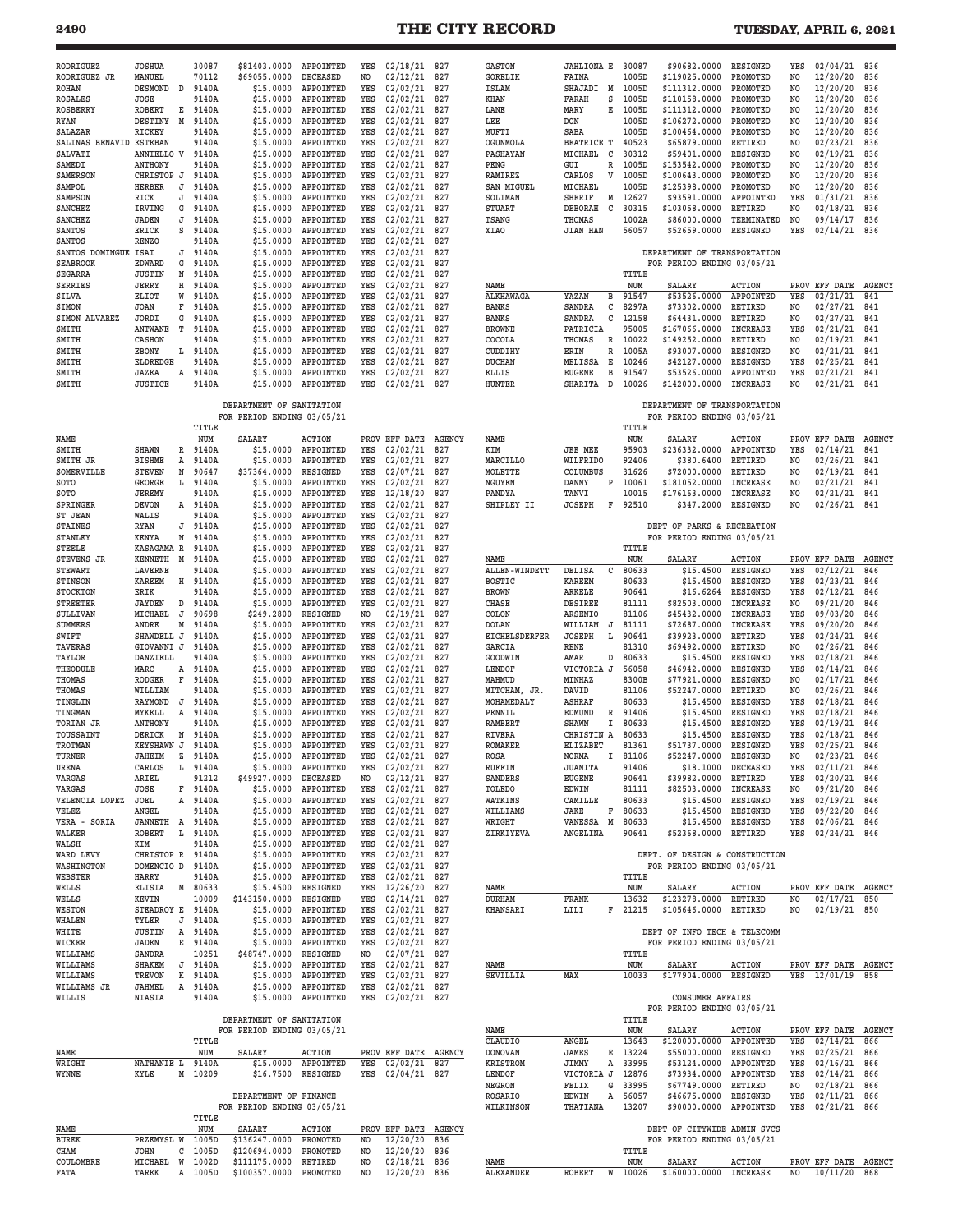<span id="page-10-0"></span>

| TUESDAY, APRIL 6, 2021 | <b>THE CITY RECORD</b> | 2491 |
|------------------------|------------------------|------|
|------------------------|------------------------|------|

| <b>COHEN</b>     | <b>SANFORD</b> | M | 95627 | \$213783.0000          | <b>INCREASE</b>      | YES | 01/03/21 | 868 |
|------------------|----------------|---|-------|------------------------|----------------------|-----|----------|-----|
| <b>HEYWOOD</b>   | <b>REBECCA</b> | J | 54739 | \$86000.0000           | <b>RESIGNED</b>      | YES | 12/31/20 | 868 |
| JORDAN           | <b>EDNA</b>    | L | 1002C | \$85326,0000           | RETIRED              | NO  | 02/16/21 | 868 |
| <b>KENDRICK</b>  | <b>STEVEN</b>  |   | 91628 | \$478,0000             | <b>RETIRED</b>       | NO  | 02/14/21 | 868 |
| LACROIX          | NOE            |   | 70810 | \$50207.0000           | TERMINATED           | NO  | 02/27/21 | 868 |
| MCCARTHY         | CONOR          | P | 12704 | \$66591.0000           | <b>RESIGNED</b>      | YES | 02/17/21 | 868 |
| PABON GIRONA     | <b>ROSAURA</b> |   | 10251 | \$62008.0000           | <b>RETIRED</b>       | NO  | 02/27/21 | 868 |
| <b>RODRIGUEZ</b> | PATRICIA       |   | 90644 | \$36915.0000           | <b>RETIRED</b>       | YES | 02/17/21 | 868 |
| <b>TAVERAS</b>   | ELIZABET C     |   | 22427 | \$74160.0000           | <b>RESIGNED</b>      | YES | 02/17/21 | 868 |
| THOM             | <b>RICHARD</b> |   | 10026 | \$213783.0000          | <b>INCREASE</b>      | YES | 01/03/21 | 868 |
|                  |                |   |       |                        |                      |     |          |     |
|                  |                |   |       | CITYWIDE<br>OF<br>DEPT | ADMIN<br><b>SVCS</b> |     |          |     |

|  | DEPT OF CITYWIDE ADMIN SVCS |  |
|--|-----------------------------|--|
|  | FOR PERIOD ENDING 03/05/21  |  |

|          |          | TITLE |                       |        |                      |  |
|----------|----------|-------|-----------------------|--------|----------------------|--|
| NAME     |          | NUM   | <b>SALARY</b>         | ACTION | PROV EFF DATE AGENCY |  |
| VELEZ    | CHRISTOP | 56058 | \$68048.0000 RESIGNED |        | YES 02/17/21 868     |  |
| VOUITSIS | LUDWIG   | 1002A | \$85879.0000 RESIGNED |        | NO 01/07/21 868      |  |

#### **DISTRICT ATTORNEY-MANHATTAN FOR PERIOD ENDING 03/05/21**

|                     |                   |   | TITLE |               |                  |     |               |               |
|---------------------|-------------------|---|-------|---------------|------------------|-----|---------------|---------------|
| NAME                |                   |   | NUM   | <b>SALARY</b> | <b>ACTION</b>    |     | PROV EFF DATE | <b>AGENCY</b> |
| <b>BERNSTEIN</b>    | <b>GAELIN</b>     | s | 10209 | \$34,0000     | APPOINTED        | YES | 01/25/21      | 901           |
| GISSEL              | <b>SARA</b>       | K | 56057 | \$47694.0000  | APPOINTED        | YES | 02/21/21      | 901           |
| HUSEINOVIC          | <b>BUKURIE</b>    |   | 56057 | \$44253.0000  | APPOINTED        | YES | 02/21/21      | 901           |
| <b>JAFAR</b>        | <b>SURESH</b>     |   | 56057 | \$44253.0000  | APPOINTED        | YES | 02/21/21      | 901           |
| <b>PEARSON-BECK</b> | <b>EMILY</b>      | J | 56057 | \$47693.0000  | <b>RESIGNED</b>  | YES | 02/12/21      | 901           |
| REILLY              | MELLISA           | A | 30114 | \$70000.0000  | <b>RESIGNED</b>  | YES | 02/18/21      | 901           |
| <b>SCHERR</b>       | <b>BIANCA</b>     |   | 30114 | \$74000.0000  | RESIGNED         | YES | 02/25/21      | 901           |
| <b>SIFUENTES</b>    | <b>JACOUELI A</b> |   | 56057 | \$48909.0000  | <b>APPOINTED</b> | YES | 02/21/21      | 901           |

 **BRONX DISTRICT ATTORNEY FOR PERIOD ENDING 03/05/21**

|                 |                |    | TITLE |               |                 |                |               |               |
|-----------------|----------------|----|-------|---------------|-----------------|----------------|---------------|---------------|
| NAME            |                |    | NUM   | <b>SALARY</b> | <b>ACTION</b>   |                | PROV EFF DATE | <b>AGENCY</b> |
| <b>ADAMS</b>    | TIFFANY        | C  | 56058 | \$60000.0000  | <b>RESIGNED</b> | YES            | 02/21/21      | 902           |
| <b>BADILLO</b>  | <b>RODNEY</b>  |    | 10251 | \$62215.0000  | <b>INCREASE</b> | N <sub>O</sub> | 02/21/21      | 902           |
| BLUNI II        | SCOTT          | T. | 30114 | \$75700.0000  | RESIGNED        | YES            | 02/21/21      | 902           |
| CONNOR          | <b>BRIAN</b>   | н  | 30114 | \$77200.0000  | RESIGNED        | YES            | 02/21/21      | 902           |
| LASCANO         | <b>KRIZIA</b>  | N  | 56056 | \$32520.0000  | APPOINTED       | YES            | 02/21/21      | 902           |
| <b>MARTINEZ</b> | LEONARDO D     |    | 30114 | \$75700.0000  | RESIGNED        | YES            | 02/21/21      | 902           |
| <b>ROSA</b>     | <b>JANELLE</b> |    | 56057 | \$44083.0000  | <b>INCREASE</b> | YES            | 02/21/21      | 902           |

 **DISTRICT ATTORNEY KINGS COUNTY FOR PERIOD ENDING 03/05/21**

|                 |                 |   | TITLE |               |                  |      |                 |               |
|-----------------|-----------------|---|-------|---------------|------------------|------|-----------------|---------------|
| <b>NAME</b>     |                 |   | NUM   | <b>SALARY</b> | ACTION           | PROV | <b>EFF DATE</b> | <b>AGENCY</b> |
| <b>BOTTINI</b>  | MAXWELL         | А | 30114 | \$72000.0000  | <b>RESIGNED</b>  | YES  | 02/12/21        | 903           |
| COLUMBIA        | THOMAS          | Е | 30114 | \$59000.0000  | <b>RESIGNED</b>  | YES  | 02/24/21        | 903           |
| CONNOR          | <b>BRIAN</b>    | н | 30114 | \$82000.0000  | APPOINTED        | YES  | 02/21/21        | 903           |
| <b>JONES</b>    | <b>SHARONDA</b> |   | 10212 | \$48410.0000  | APPOINTED        | YES  | 02/21/21        | 903           |
| <b>KRAJA</b>    | ARDITA          |   | 56057 | \$44083.0000  | RESIGNED         | YES  | 12/21/20        | 903           |
| MONTOYA-GIRALDO | <b>JEFFREY</b>  |   | 56057 | \$44083.0000  | <b>APPOINTED</b> | YES  | 02/21/21        | 903           |
| OTTLEY          | <b>ALLISON</b>  | N | 56058 | \$68048.0000  | <b>DECEASED</b>  | YES  | 01/09/21        | 903           |
| VALENTIN        | CHRISTIN M      |   | 10212 | \$48410.0000  | APPOINTED        | YES  | 02/21/21        | 903           |

 **DISTRICT ATTORNEY QNS COUNTY FOR PERIOD ENDING 03/05/21**

|                 |                   |   | TITLE |                        |                 |     |                  |        |
|-----------------|-------------------|---|-------|------------------------|-----------------|-----|------------------|--------|
| NAME            |                   |   | NUM   | <b>SALARY</b>          | <b>ACTION</b>   |     | PROV EFF DATE    | AGENCY |
| <b>BUCHTER</b>  | RACHEL            |   | 30114 | \$187731.0000          | <b>INCREASE</b> |     | YES 02/21/21 904 |        |
| CHAO            | <b>ROSEMARY</b>   |   | 30114 | \$156913.0000          | APPOINTED       | YES | 02/21/21 904     |        |
| <b>GALVEZ</b>   | <b>JAZLEEN</b>    | М | 56057 | \$38333.0000           | APPOINTED       |     | YES 02/18/21 904 |        |
| <b>GAMBINO</b>  | GIANNA            | C | 56057 | \$38333.0000 APPOINTED |                 | YES | 02/21/21 904     |        |
| GASPER          | <b>KATERI</b>     | A | 30114 | \$155400.0000 RETIRED  |                 | YES | 02/27/21 904     |        |
| <b>HALLIDAY</b> | <b>KATHLEEN E</b> |   | 56057 | \$44083,0000           | RESIGNED        | YES | 02/18/21 904     |        |
|                 |                   |   |       |                        |                 |     |                  |        |

# **LATE NOTICE**

# **CONTRACT AWARD HEARINGS**

**NOTE: LOCATION(S) ARE ACCESSIBLE TO INDIVIDUALS USING WHEELCHAIRS OR OTHER MOBILITY DEVICES. FOR FURTHER INFORMATION ON ACCESSIBILITY OR TO MAKE A REQUEST FOR ACCOMMODATIONS, SUCH AS SIGN LANGUAGE INTERPRETATION SERVICES, PLEASE CONTACT THE MAYOR'S OFFICE OF CONTRACT SERVICES (MOCS) VIA E-MAIL AT DISABILITYAFFAIRS@MOCS.NYC.GOV OR VIA PHONE AT (212) 788-0010. ANY PERSON REQUIRING REASONABLE ACCOMMODATION FOR THE PUBLIC HEARING SHOULD CONTACT MOCS AT LEAST THREE (3) BUSINESS DAYS IN ADVANCE OF THE HEARING TO ENSURE AVAILABILITY.**

# **ENVIRONMENTAL PROTECTION**

**PUBLIC HEARINGS** 

## CORRECTED NOTICE

NOTICE IS HEREBY GIVEN that a Contract Public Hearing will be held on Thursday, April 15, 2021, at 10:00 A.M. The Public Hearing will be held via Conference Call. Call-in #: 1-646-992-2010, ACCESS CODE: 715 951 139.

IN THE MATTER of a proposed contract between the New York City Department of Environmental Protection and Michael Baker Engineering, Inc., 14 Penn Plaza, Suite 1304, New York, NY 10122, providing for flood modeling and mapping services in support of the New York City Mayor's Office of Resiliency ("MOR") initiative to develop Future Flood Risk Maps ("FFRM"). **The contract amount** shall not exceed \$500,000.00. The term of the contract shall be from May 1, 2021 to April 30, 2024. E-PIN #: 82621P0026001.

The proposed contractor has been selected by Competitive Sealed Proposal Method, pursuant to Section 3-03 of the Procurement Policy Board Rules.

In order to access the Public Hearing and testify, please call 1-646-992-2010, ACCESS CODE: 715 951 139 no later than 9:55 A.M. If you need further accommodations, please let us know at least five business days in advance of the Public Hearing via e-mail at DisabilityAffairs@ mocs.nyc.gov or via phone at 1-212-298-0734.

 $\bullet$  a<sub>6</sub>

# **INFORMATION TECHNOLOGY AND TELECOMMUNICATIONS**

**PUBLIC HEARINGS** 

## THIS PUBLIC HEARING HAS BEEN CANCELED

NOTICE IS HEREBY GIVEN that a Contract Public Hearing will be held on Monday, April 7, 2021, at 10:00 A.M. The Public Hearing will be held via Conference Call. Call-in #: 1-718-222-7181, ACCESS CODE: 999 000 453.

IN THE MATTER of a proposed Purchase Order/Contract between the New York City Department of Information Technology and InfoPeople Corporation at 450 7th Ave., New York, NY 10123, for NYC3 Threat Management Specialist 7-858-0006A. The amount of this Purchase Order/Contract will be \$461,125. The term will be 2 years from issuance of Notice to Proceed. PIN #: 20210200964, E-PIN #: 85821W0419001.

The Vendor has been selected by M/WBE Non competitive Small Purchase Method, pursuant to Section 3-08 (c)(1)(iv) of the Procurement Policy Board Rules.

Pursuant to Section 2-11(c)(3) of the Procurement Policy Board Rules, if DoITT does not receive, by April 5, 2021, from any individual a written request to speak at this hearing, then DoITT need not conduct this hearing. Written notice should be sent to Jacqueline Baertschi, NYC DoITT, via email to jbaertschi@doitt.nyc.gov.

 $\bullet$  a<sub>6</sub>

## THIS PUBLIC HEARING HAS BEEN CANCELED

NOTICE IS HEREBY GIVEN that a Contract Public Hearing will be held on Tuesday, April 6, 2021, at 10:00 AM. The Public Hearing will be held via Conference Call. Call-in #: 1-718-222-7181, ACCESS CODE: 999 000 453.

IN THE MATTER of a proposed Purchase Order/Contract between the New York City Department of Information Technology and InfoPeople Corporation at 450 7th Ave., New York, NY 10123, for NYC3 Threat Management Specialist 7-858-0009A. The amount of this Purchase Order/ Contract will be \$461,125. The term will be 3689 hours from issuance of Notice to Proceed. PIN #: 20210200966, E-PIN #: 85821W0420001.

The Vendor has been selected by M/WBE Non competitive Small Purchase Method, pursuant to Section 3-08  $(c)(1)(iv)$  of the Procurement Policy Board Rules.

Pursuant to Section 2-11(c)(3) of the Procurement Policy Board Rules, if DoITT does not receive, by April 5, 2021, from any individual a written request to speak at this hearing, then DoITT need not conduct this hearing. Written notice should be sent to Mark Polyak, NYC DoITT, via email to mpolyak@doitt.nyc.gov.